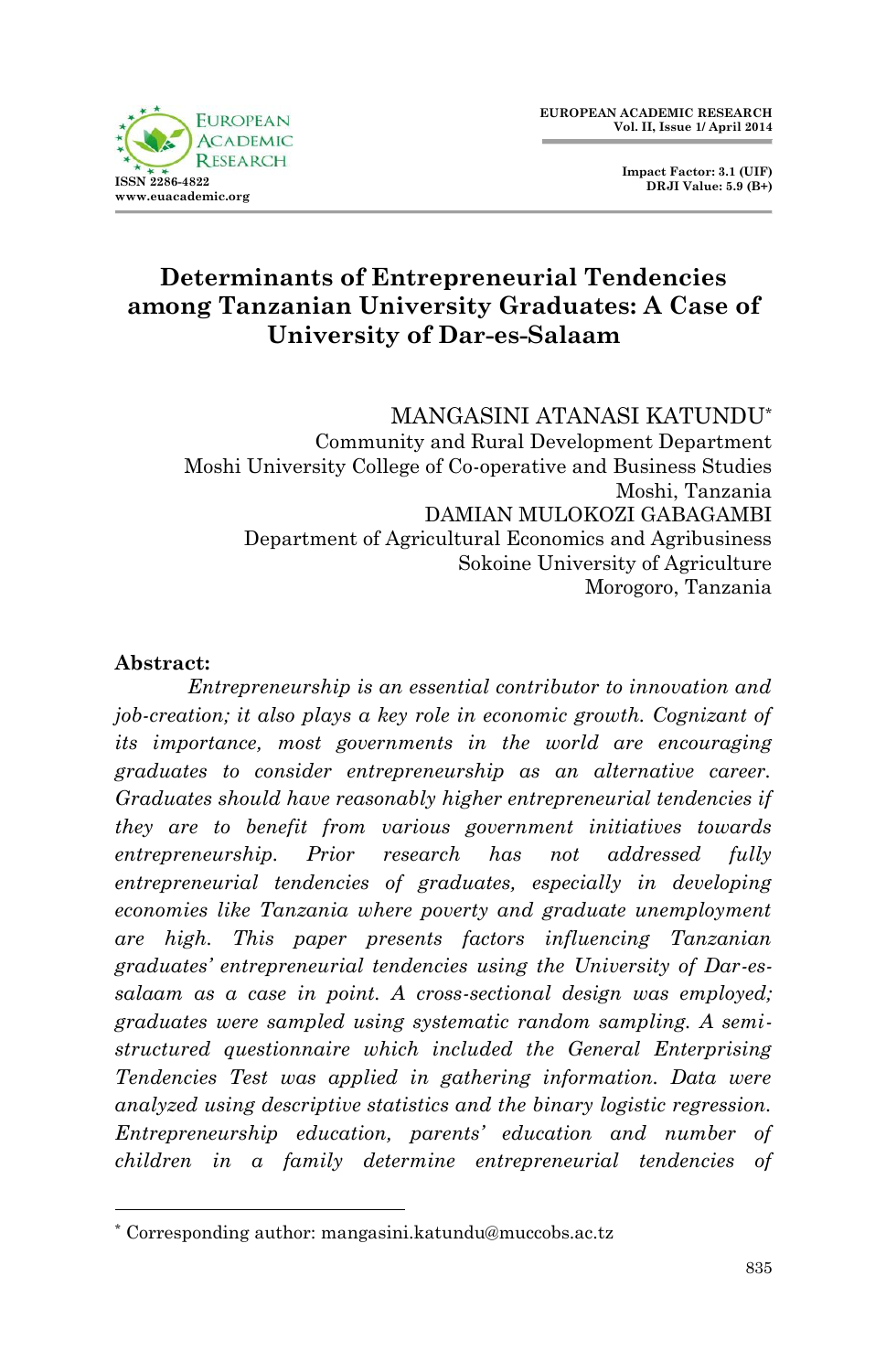*Tanzanian graduates. Graduates with training in entrepreneurship and those coming from educated families had greater overall entrepreneurial characteristics, higher achievement motivation, more personal control, risk-taking propensity and greater self-esteem than a comparable cohort. Courses focusing on preparing the future entrepreneur are highly recommended. Higher learning institutions countrywide are urged to establish business incubator programmes in order to tap and develop the entrepreneurial talents at an early stage.* 

**Key words**: General enterprising tendencies test, entrepreneurial tendency, business startup, entrepreneurship education, university graduates, university of Dar-es-salaam, Tanzania.

## **1. Introduction**

Entrepreneurship is regarded to have contribution towards employment creation, self sufficiency and wealth for nation and individuals (Olufunso 2010). Focus on entrepreneurship has revealed that both the nature and the role of entrepreneurs are essential for economic growth and business development (Rasli *et al.* 2013). Different scholars define entrepreneur and entrepreneurship differently (see O'Neil *et al.* 1999; Nieman Hough and Nieuwenhuizen 2003; Ismail 2009; van der Berg 2007; Siyanbola *et al.* 2009). This paper adopts the definitions used by Brockhaus (1980) and Gartner (1988) to define entrepreneur and entrepreneurship. Brockhaus (1980) defines entrepreneur as a major owner and manager of a business venture while, Gartner (1988) defines "Entrepreneurship as the creation of new organizations." He further explains that what differentiates entrepreneurs from non-entrepreneurs is that entrepreneurs create organizations (business ventures) while non-entrepreneurs do not. In this sense entrepreneurship can broadly be defined as a process of starting and running one's own business.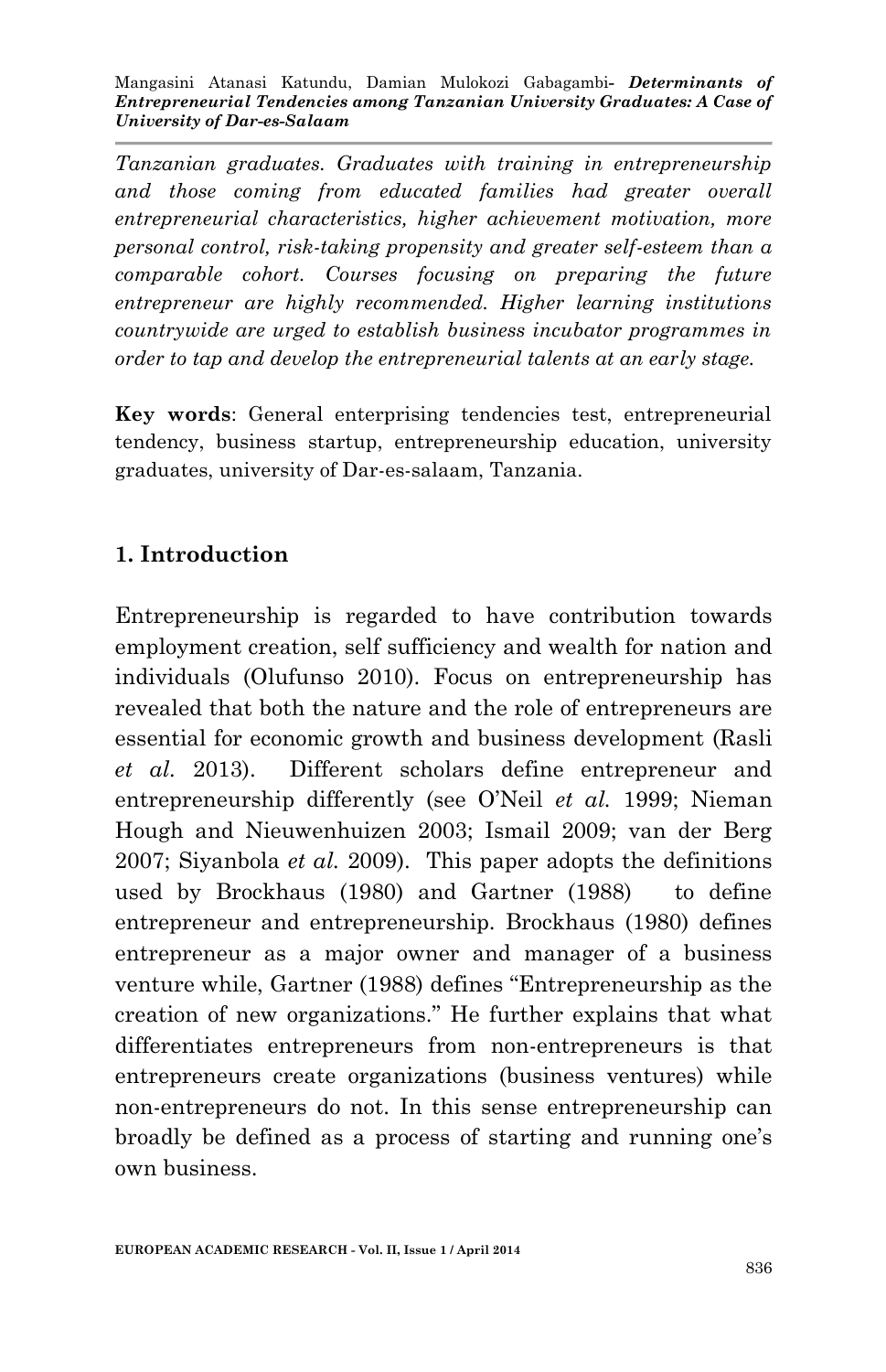Entrepreneurial tendencies are referred to as characteristics that make one person an entrepreneur and another one not an entrepreneur (Mazzarol 2007). These are personality characteristics and environmental forces that shape individuals' behaviour and determine whether they will or will not engage in entrepreneurial activities (Bird 1988). According to Mazzarol (2007) the key factors likely to influence the propensity for entrepreneurship are: The need for achievement, a tolerance for ambiguity, the propensity for taking calculated risks, internal locus of control and the desire for personal control. Factors likely to trigger entrepreneurial behaviour might also include the individual's previous work or career history. Other characteristics include a person's gender, education level, family background and ethnicity. According to the author, these qualities have been identified in different combinations as those that characterise the typical entrepreneur.

Literature on African entrepreneurship especially on graduates' entrepreneurial tendencies is scanty. Most scholars in the field have concentrated in on Europe, America, Australia and Asia (see Ajzen 1987 and 1991; Chen, Greene and Crick 1998; Shapero 1982; Mazzarol 2007; Nabi and Holden 2008; Ismail 2009; Wang, Lu and Millington 2011; Ali; Lu and Wang 2012). Besides, the available little literature on African entrepreneurship has been on entrepreneurial intention (Olufunso 2010: Siyanbola *et al.* 2009; Maina 2011).

The increasing interest in entrepreneurship in most parts of the world, especially in developing economies is due to the fact that entrepreneurial activities (typified by new venture formation) are increasingly being considered as a means of invigorating the economy and a way of coping with unemployment problems that characterize most developing economies (Mahadea 2013). Thus, more people, and very recently graduates, are being encouraged into owning and growing businesses.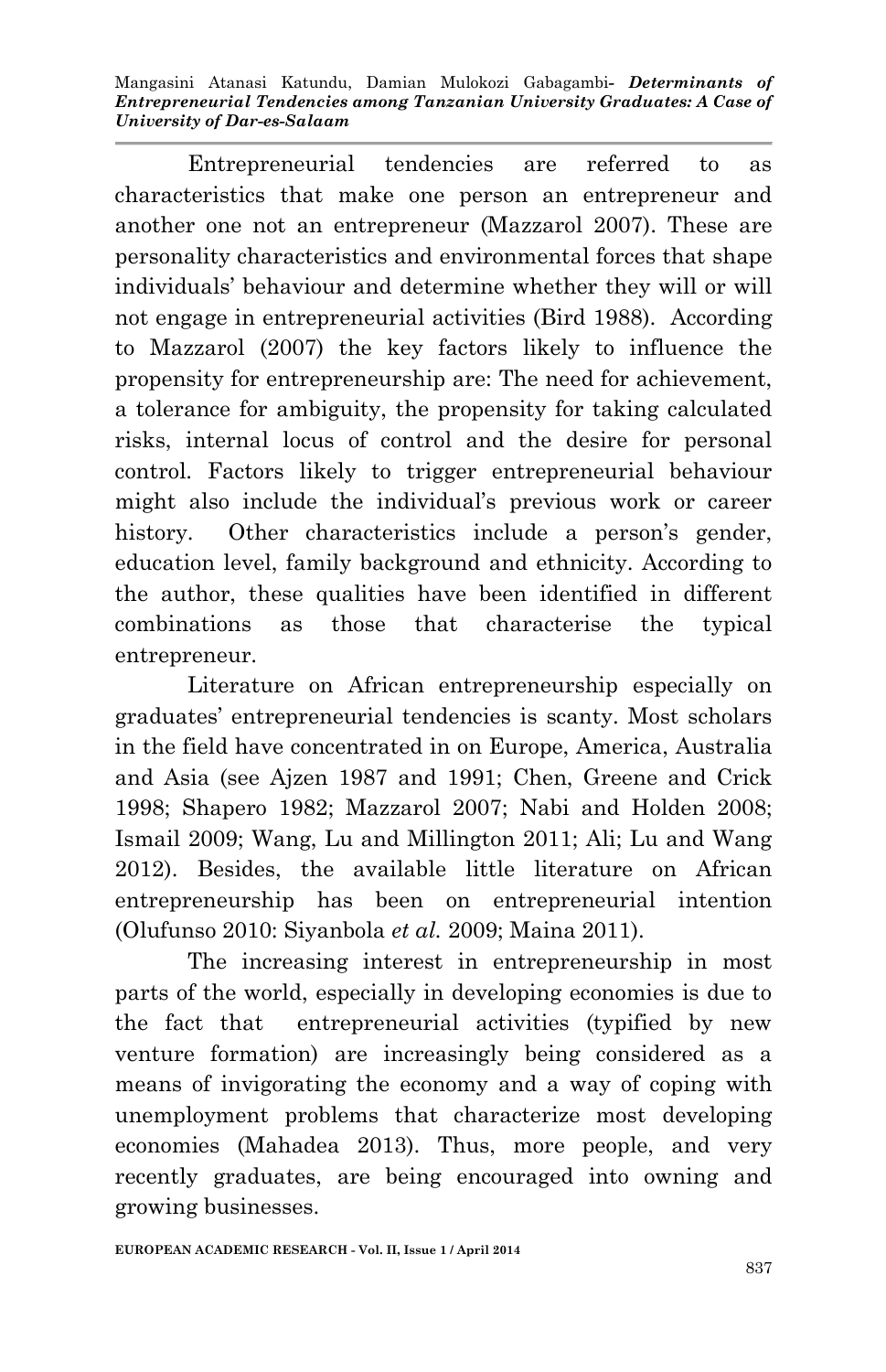Regarding antecedent factors, Tanzania presents an interesting case here; during colonial days a consistent policy was adopted to limit participation of indigenous Africans, and to a lesser extent, Asians, in business activities (Olomi 2009). Therefore, at independence, the indigenous population was marginalized and had not developed entrepreneurial skills enough to excel in the competitive business environment; hence, they could not compete in an international market. For example, in 1961, about 34,581 Africans and 7,500 Asians held retail trading licenses, but Asians handled well over two-thirds of the trade volume (Rweyemamu 1979).

In 1967, the post-colonial government adopted a radical transformation to development, through the Arusha Declaration and "Ujamaa policy" (socialist policy) whereby all major means of production in the country were nationalized. During this epoch, not only did the state become the major owner, controller and manager of the state owned enterprises but also the sole employer (Ngowi 2009); hence hindering entrepreneurship as a sector. Entrepreneurs were regarded as exploiters and "enemies of the state". Likewise, Tanzanians were indoctrinated to hate virtually everything capitalistic including entrepreneurship. The slogan "*Ubepari ni Unyama*" (capitalism is inhuman) was heard on the radio after every news bulletin. Thus, entrepreneurship was made attractive only for the morally deviant individuals (Chiraka 2012).

Ujamaa policy failed and the country entered into economic crises in the 1980s when there was virtually scarcity of every consumer good. The economic crisis forced the government to liberalize trade and start implementing a radical transformation programme under the support of the World Bank and the International Monetary Fund (IMF) from 1986 (Olomi 2009). The Economic Restructuring Programme (ERP) involved liberalization of virtually all sectors of the economy and privatizing all of the nationalized ones. Under the ERP, the government gradually changed its economic policy from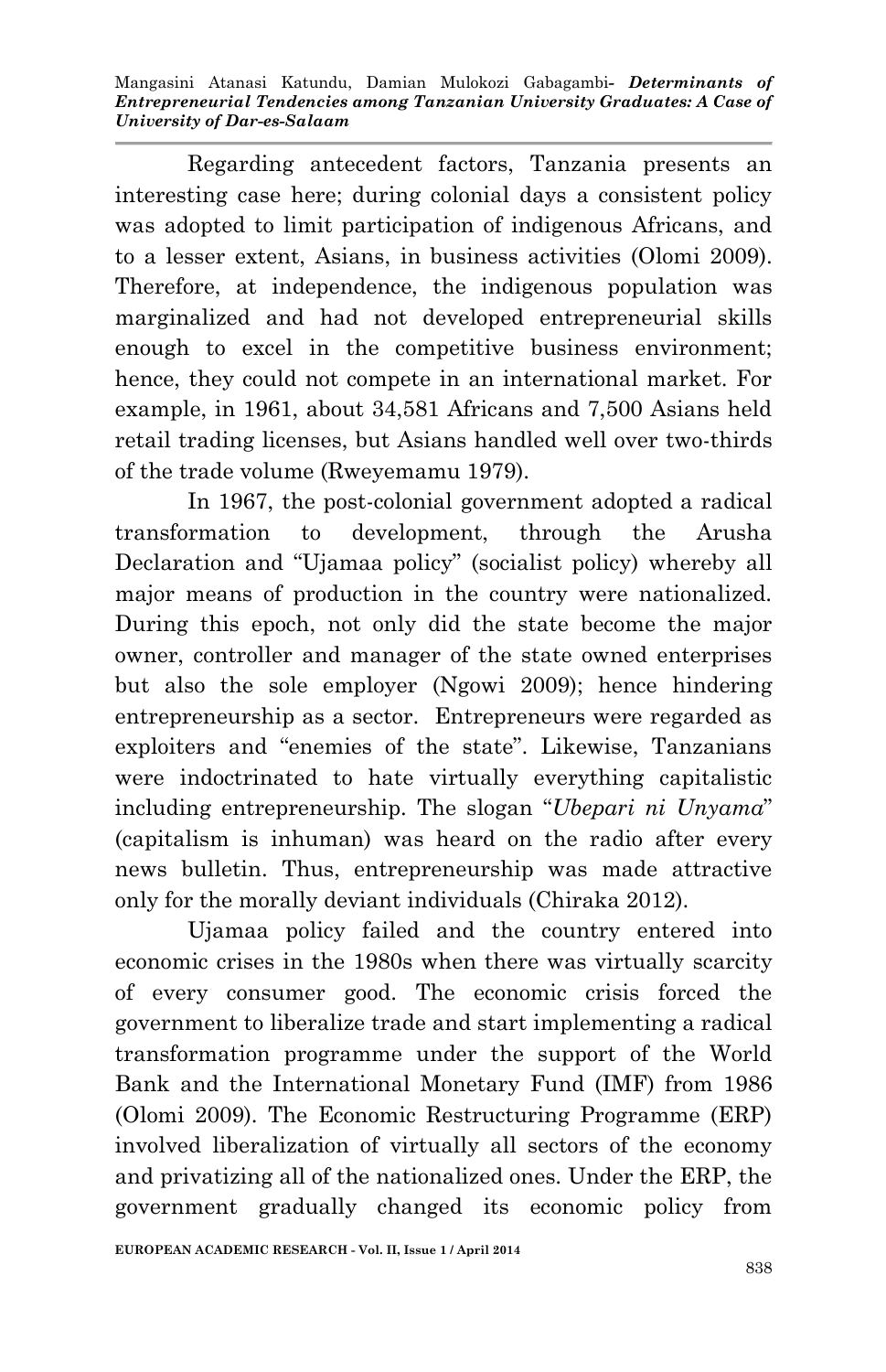reliance on state-run enterprises to promotion of foreign investment and local entrepreneurship. The private sector is now viewed as the engine of economic growth and the role of government has been re-defined to focus on facilitation rather than direct ownership, control and operation of enterprises. In addition, education authorities started to see entrepreneurship education as important for the development of the country. They started to incorporate entrepreneurship education in their syllabi (Chiraka 2012). This has happened largely because the government has realized that it cannot absorb all the graduates as their number is increasing daily while the capacity of the government is on a diminishing trend.

For the stated policy changes to have positive effects in Tanzania, a systematic analysis of entrepreneurial tendencies of graduates who are among major beneficiaries of policy changes is required. As of recent, such studies have not been documented. This paper tries to fill this knowledge gap by presenting a Tanzanian case using the General Enterprising Tendencies (GET) Test and the Logistic Regression analysis. Specifically, this paper assesses the determinants of entrepreneurial tendencies amongst university graduates in the country. In so doing, it tries to answer two key questions: "how inclined are Tanzanian graduates towards entrepreneurship?" and "what factors most significantly influence their entrepreneurial tendencies?"

## **2. Entrepreneurship: A Theoretical Reflection**

Numerous sociological, economic, cultural and psychological theories have been put forward to explain the science of entrepreneurship (Islam 1989; Islam and Mamun 2000; Alam and Hossan 2003; Kinunda-Rutashobya and Olomi 1999; Ebeling 2001). In his theory on need for achievement David McClelland (1961) emphasized the relationship of achievement motivation or need for achievement (symbolically written as n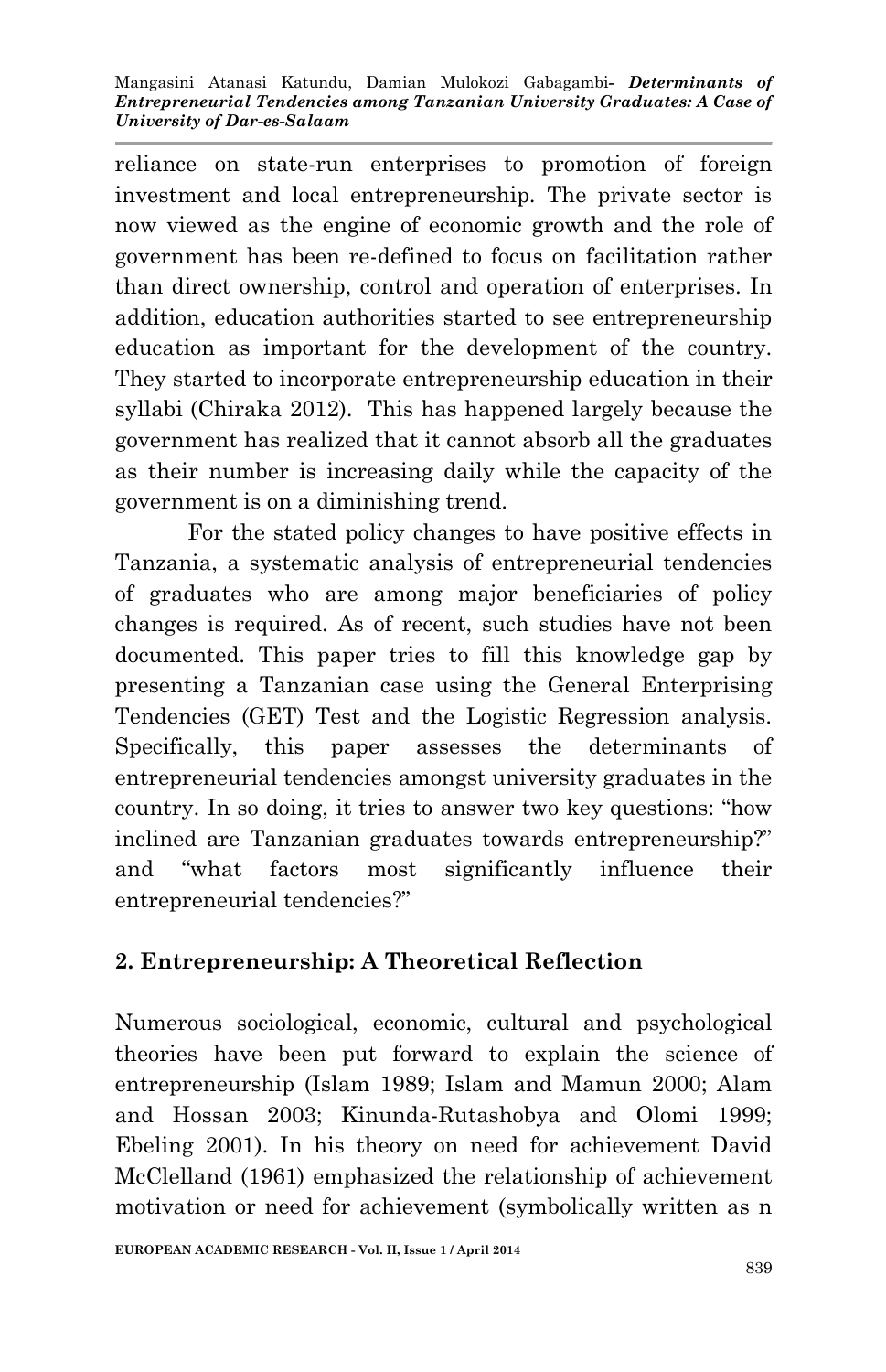Ach) to economic development via entrepreneurial activities. He wrote "the presumed mechanism by which n-Achievement level translate itself into economic growth is the entrepreneurial class. If the n- Achievement level is high, there will presumably be more people who behave like entrepreneurs" (Islam 1989).

According to McClelland (1961) one would expect a relatively greater amount of entrepreneurship in a society if the average level of need achievement in a society is relatively high. Consequently, McClelland advocates increasing level of needachievement in a society in order to stimulate entrepreneurship and economic growth. He also suggests that the n Ach level can be increased in an individual through training and by creating appropriate culture (Islam and Mamun 2000). However, Everett Hagen's argues that certain social change causes psychological changes in a group or in an individual. He believes that the initial condition leading to eventualentrepreneurial behaviour is the loss of status by a group (Islam 1989). According to Hagen, loss of status can occur in one of the four ways:- i) the group may be displaced by force; ii) it may have its valued symbols denigrated; iii) it may drift into a situation of status inconsistency and iv) it may not be accepted in a new society, and the outcomes or reactions of the loss of status are retreatism, ritualism, innovation, reformism and rebellion. Among these reactions retreatism is important for entrepreneurship. Because retreatism is characterized by psychological repression of the trauma associated with the status loss (Alam and Hossan 2003). According to these theories, certain attitudinal and psychological attributes differentiate entrepreneurs from non-entrepreneurs, and successful entrepreneurs from unsuccessful ones. Personality or trait theories have nevertheless been heavily criticized. Critics have argued that entrepreneurial outcomes and activities cannot be solely explained by the psychological attributes of the individual person. Factors external to the entrepreneur or firm ought to be considered. These are the environmental or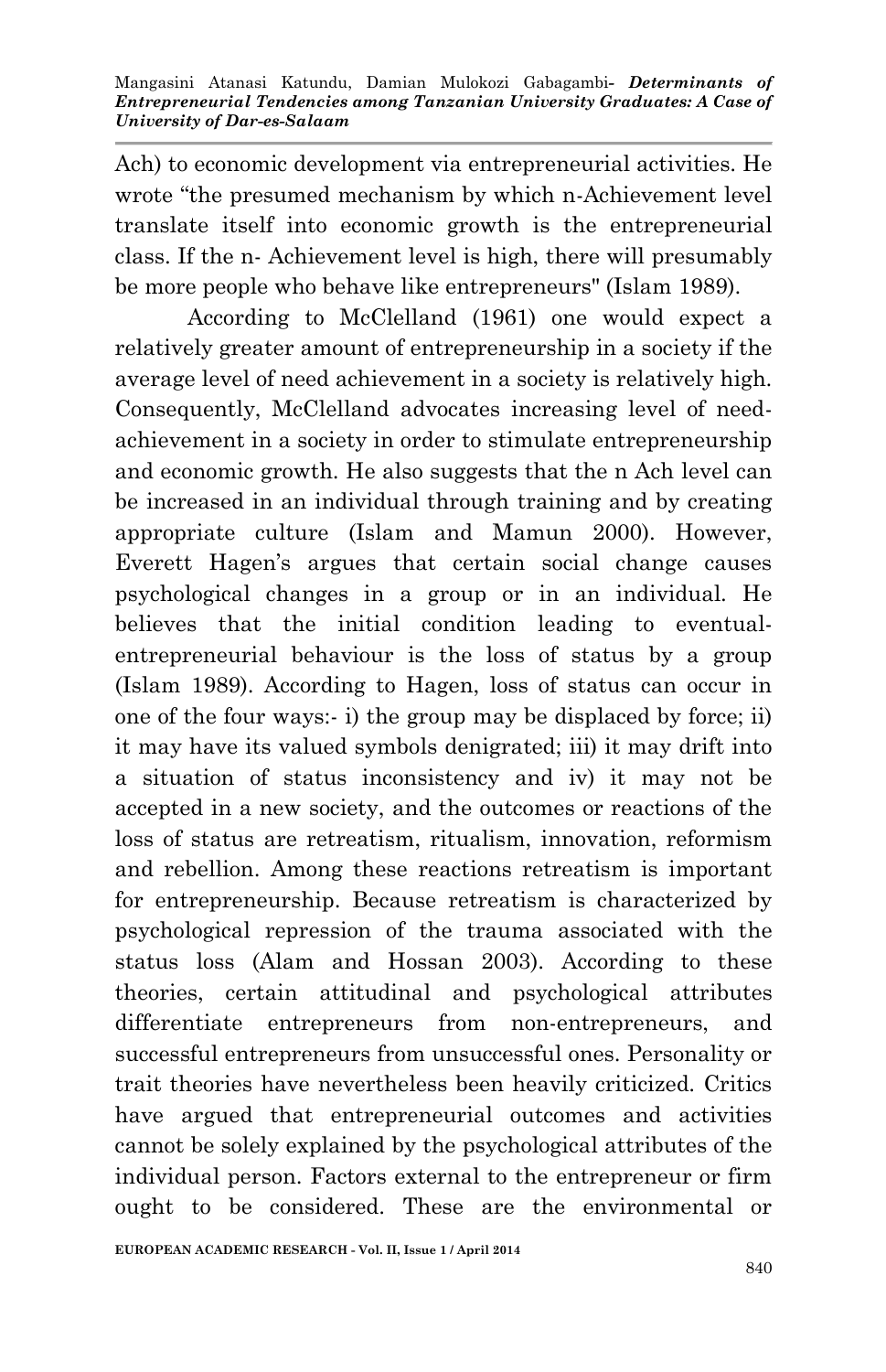contextual factors (Kinunda-Rutashobya and Olomi 1999).

In his theory on protestant values Max Weber argued that protestant or Calvinistic logic or values were instrumental in promoting capitalist enterprise. These values included an emphasis on the inherent goodness of work itself. A person's work was regarded as a calling in the very literal rendering of the concept of vocation. Moreover, the experience of financial rewards from one's work was regarded as a manifestation that one was blessed by God, a number of elect few predestined to share this grace. Robert Park in 1928 introduced the Marginal and Tension Theory which states that a marginal man is one whose fate has condemned him to live in two societies. The two societies are not merely different but antagonistic cultures like occidental and oriental culture. Sometimes, for their existence, the marginal men engage themselves in business because marginal man can't be accepted widely in any society. So, from the group of marginal man there is a likelihood of creating more entrepreneurs (Islam and Mamun 2000).

The Marginal and Tension Theory of entrepreneurship fits into the context of this paper because Tanzanian graduates today, come out of universities as marginal citizens threatened by un-employment in labour markets. Marginality as a feeling or attitude of being threatened by job-lessness, can explain the attitude of creativity and self- employment not because they want to be self- employed, but as a defensive mechanism against marginalization. However, this is debatable and may be pursued as further research concept.

Economic theorists on the other hand, view entrepreneurship and economic development as being interdependent. Economic development takes place when a country's real national income increases overall period of time wherein the role of entrepreneurs is an integral part. Schumpeter's theory of innovation is a pioneering work of economic theories which argues that the innovation and technological change of a nation comes from the entrepreneurs,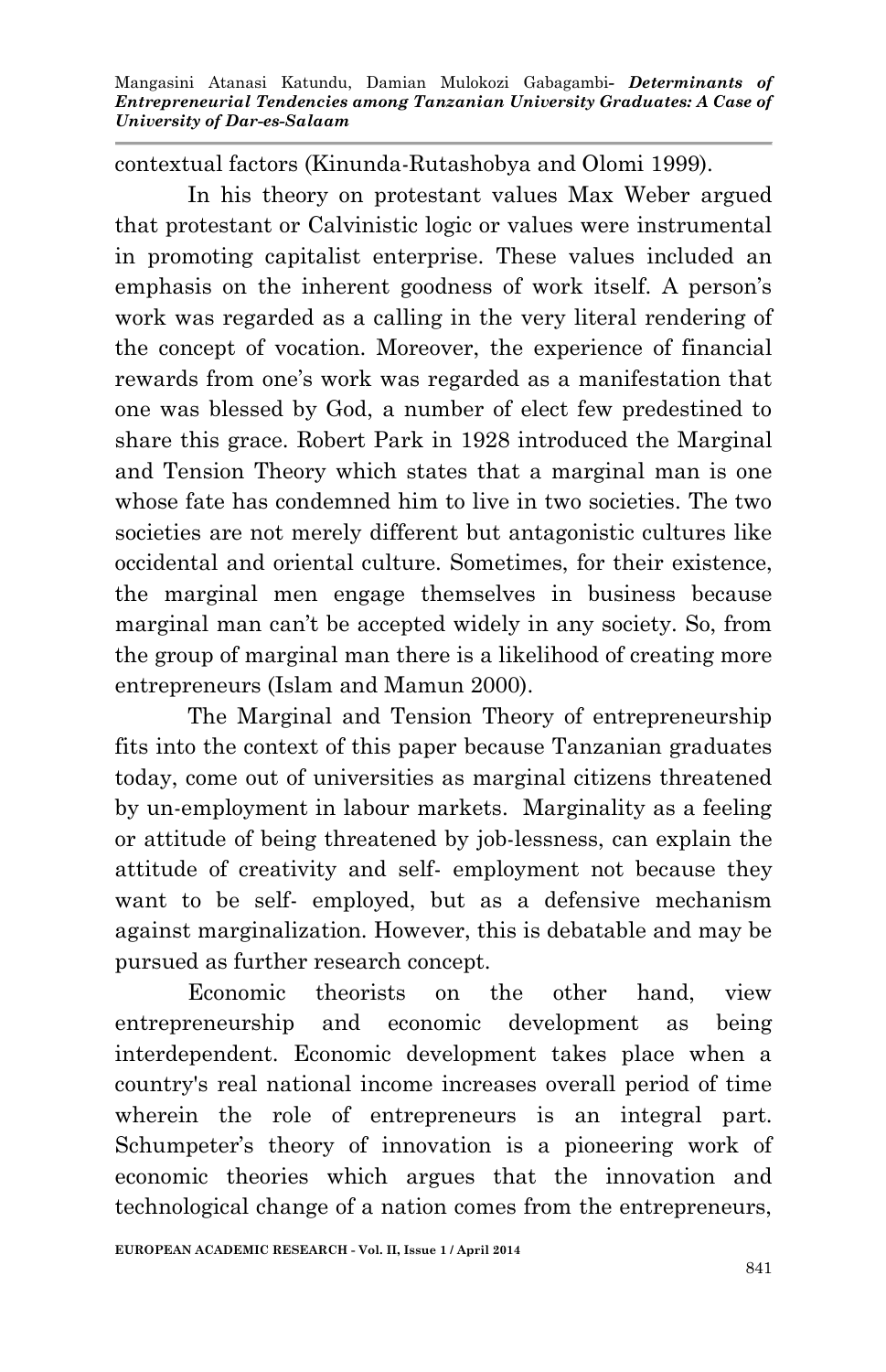or wild spirits (Islam 1989). Hence an entrepreneur is seen as the one who perceives the opportunities to innovate and carry out new combinations or enterprises. According to Kirzner what guides entrepreneurs in this task is the anticipation of profits and revenues in excess of the expenses to bring goods to market and the avoidance of losses (Ebeling 2001).

This study situates itself in the domain of the Theory of Planned Behaviour which tries to explain entrepreneurship as a product of career choice process. The Theory of Planned Behaviour is much more appropriate in predicting and understanding people's intentions to engage in various activities, in this sense the graduates' intentions to engage in self-employment as a career. The Theory of Planned Behaviour is an extension of the Theory of Reasoned Action (Ajzen and Fishbein 1980; Fishbein and Ajzen 1975). A central factor in the Theory of Planned Behaviour is the individual's inclination to perform a given behaviour. As a general rule, the stronger the inclination to engage in behaviour, the more likely should be its performance (Ajzen 1991). It should be clear, however, that a behavioural inclination can find expression in behaviour only if the behaviour in question is under volitional control, that is, if an individual can decide at will to perform or not perform the behaviour (Ajzen 2001). Many studies continue to demonstrate the applicability of the theory in choosing a career (Vincent *et al.* 1998).

Douglas and Shepherd (2002) further explain that psychologists have examined the relationship between entrepreneurial behaviour and personality characteristics such as creativity and the need for achievement. Sociologists on the other hand, have identified group characteristics such as religion and so-journing status that have been linked with entrepreneurship behaviour. At the same time, economists have attempted to explain entrepreneurship through the interaction of economic conditions and psychological factors. Douglas and Shepherd (2002) further suggest that, in all these three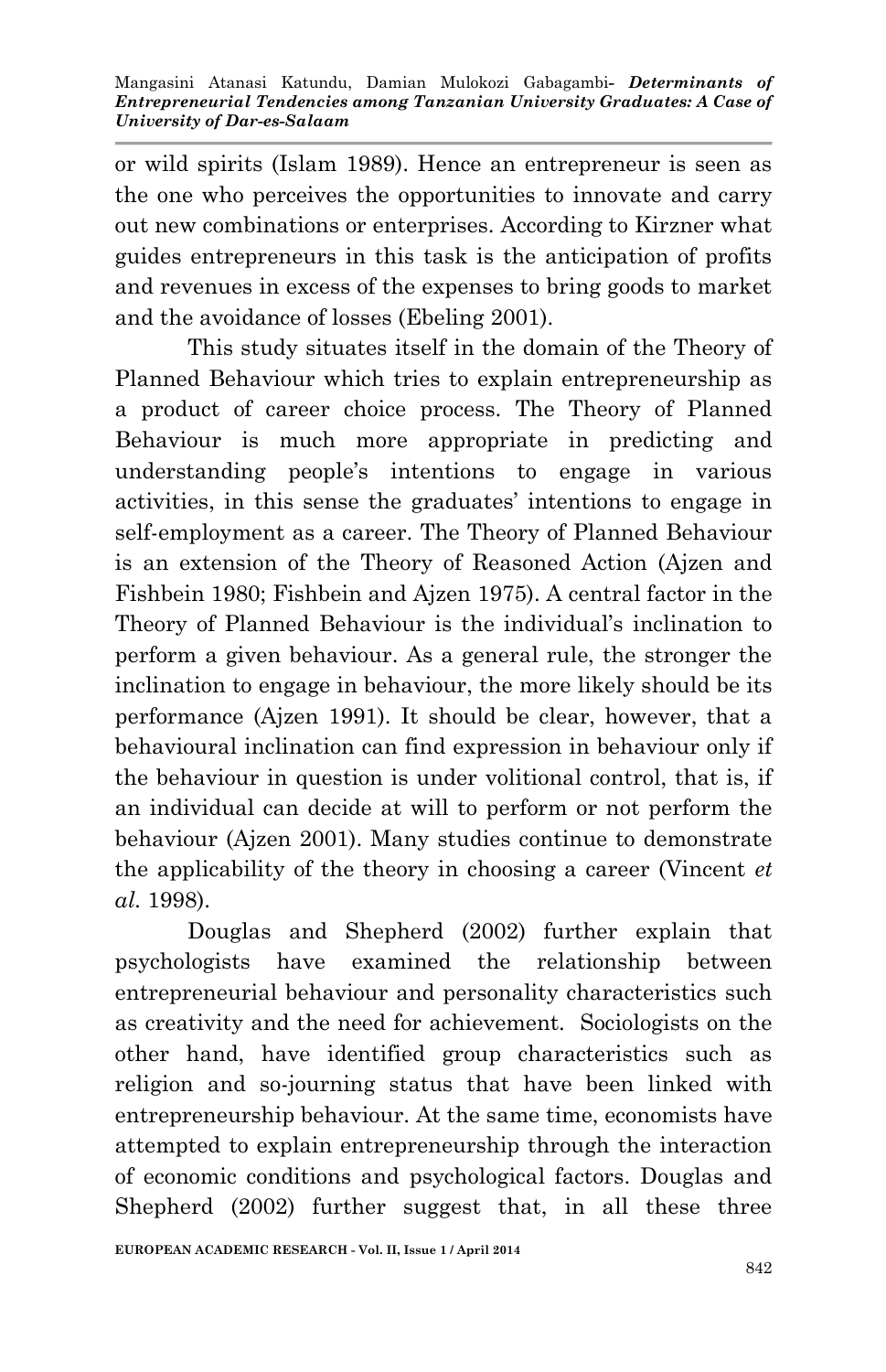disciplines, researchers have typically asked either of two basic questions: Who is an entrepreneur? When does entrepreneurial behaviour arise? The answers to these questions vary depending on the discipline, but in many instances there has been a strong reliance on the assumption that entrepreneurship is associated with some stable set of individual characteristics. There is little appreciation of the possibly transitory nature of the entrepreneur's status. Hence, there has been little or no research on the process of becoming an entrepreneur through self-employment and the sociological and organizational contexts in which it unfolds.

## **3. Methodology**

This study involved the University of Dar-Es-Salaam graduates regardless of their locations in the country. A cross-sectional design was employed and individual graduates formed the sampling unit. The sample involved graduates of the University of Dar-es-Salaam from 2000/2001 to 2010/2011. Graduates were grouped into two clusters: those who had studied entrepreneurship (graduates of the University of Dar-es-Salaam Business School-UDBS) and those who had not studied entrepreneurship (graduates of the College of Arts and Social Sciences-CASS). The sample size was 308 graduates, whereby119 out of 2436 graduates were from UDBS and 189 out of 6889 graduates were from CASS. This sample size was considered adequate at 95% confidence level, 5.5% margin of error and 50% skewness level. Systematic random sampling (SRS) was used to get the required sample size. The systematic random sampling was repeated in order to replace the sampled graduates who were not alive or were not living in the country at the time of this study. Fortunately, none of them were deceased but seven of them (two from CASS and 5 from UDBS) were not living in the country.

**EUROPEAN ACADEMIC RESEARCH - Vol. II, Issue 1 / April 2014** A semi-structured questionnaire which included the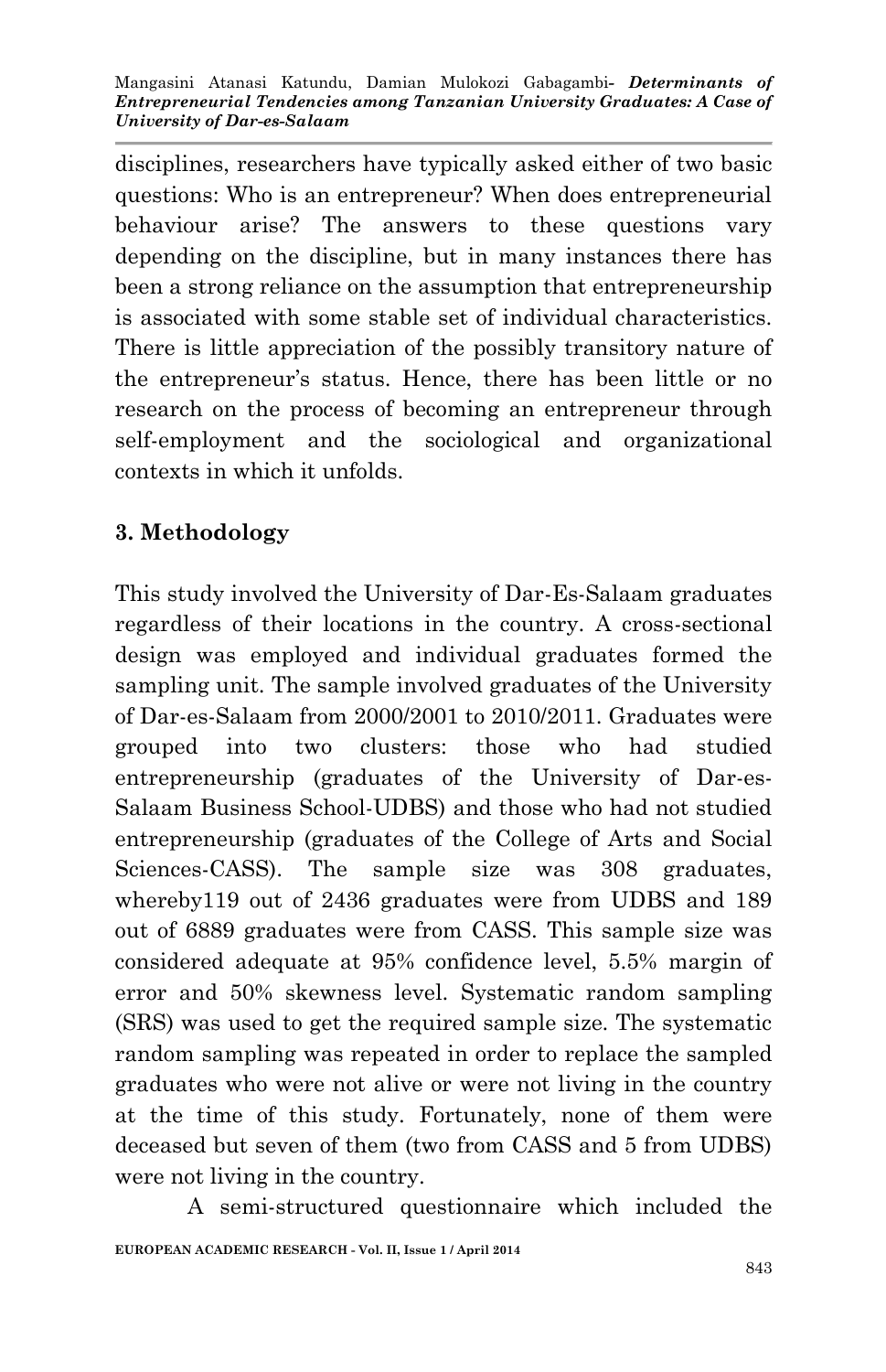General Enterprising Tendencies (GET) Test was used in collecting data. The GET test was slightly modified to include examples which are relevant to the Tanzanian context. The GET test has 54 questions arranged in a matrix form and measures entrepreneurial tendencies based on the five measurable traits (Mazzarol 2007). Five entrepreneurial traits were: the need for achievement which was considered high if a respondent scored between 9 and 12, and low if he/she scored below 9. The need for autonomy and independence was high if a respondent scored 4 - 6 and low if scored below 4. Other traits were: the creative tendency propensity which was recorded high if a respondent scored 8**-**12 and low if scored below 8. Moderate/calculated risk-taking was high if a graduate obtained 8 -12 points and low if he/she obtained lower than 8. The final trait was the drive and determination which was considered high if the graduate scored 8 -12 points and low if scored lower than 8 points.

The gathered data were then analysed using the Statistical Package for Social Sciences (SPSS) and the Microsoft Excel (MS Excel) computer packages whereby descriptive statistics and logistic regression were used. Logistic regression analysis was applied to test the extent to which socialdemographic and economic factors such as entrepreneurship education, age, sex, birth order position of a respondent, parents/guardian occupation, parents/guardian alien status, and ethnicity influences graduates' enterprising tendencies. Graduates' Enterprising Tendencies was the binary dependent variable (measured as  $1 =$  High if the graduate had high scores on the attribute; or  $0 = Low$  if the graduate had low scores on the attribute). For more definition of variables see Table 1. The binary logistic regression is a generalized linear model used for binomial regression. In this study, the following binary logistic model was used: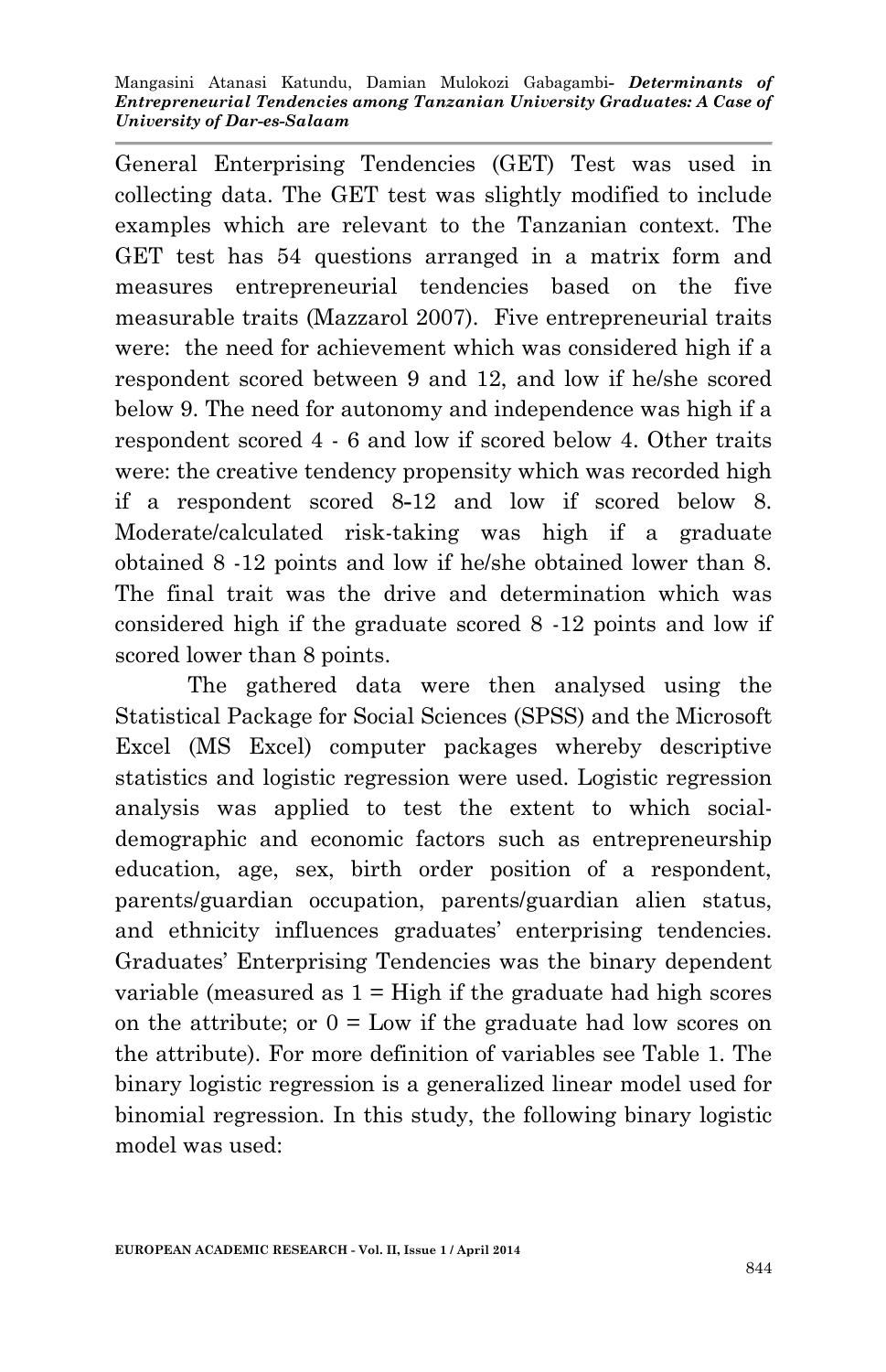Logistic regression involves fitting an equation of the following form to the data:

Where:

 $Logit(p_i) = Y$ ; is binary and represents the probability of having high or low entrepreneurial tendencies, coded as 0/1 respectively

 $\beta_1 - \beta_1 =$ Regression coefficients

 $\alpha$  = Intercept

 $x_{1,i} - x_{p,i}$  = Independent variables or predictor variables

 $\varepsilon$ <sub>*i*</sub> = Error term

| Variable   |                                                                                 | <b>Variables</b> | definition                      | and | unit | of |  |
|------------|---------------------------------------------------------------------------------|------------------|---------------------------------|-----|------|----|--|
|            |                                                                                 | measurement      |                                 |     |      |    |  |
|            | Dependent variable                                                              |                  |                                 |     |      |    |  |
|            | Entrepreneurial tendencies                                                      | Binary: $Y = 0$  | Low entrepreneurial tendencies  |     |      |    |  |
|            |                                                                                 | $Y = 1$          | High entrepreneurial tendencies |     |      |    |  |
|            | Independent variables                                                           |                  |                                 |     |      |    |  |
| $\rm{AGE}$ | Age of the respondent in years                                                  |                  |                                 |     |      |    |  |
| SEX        | Sex of the respondent $(1 =$ Female, $0 =$ Male)                                |                  |                                 |     |      |    |  |
| <b>EED</b> | Respondents' entrepreneurship education (dummy, measured as 1= if studied       |                  |                                 |     |      |    |  |
|            | entrepreneurship; $0 = if not$ )                                                |                  |                                 |     |      |    |  |
| <b>BOP</b> | Birth order position of a respondent;                                           |                  |                                 |     |      |    |  |
| POC        | Parents/guardian occupation (dummy, $1 =$ if self employed; $0 =$ if otherwise) |                  |                                 |     |      |    |  |
| ETH        | Ethnic origin of a respondent (dummy, $1 =$ if mchagga/mhindi/Mkinga; $0 =$     |                  |                                 |     |      |    |  |
|            | Otherwise:                                                                      |                  |                                 |     |      |    |  |
| NCP        | Total number of children parents had;                                           |                  |                                 |     |      |    |  |
| MSJ        | Months a graduate spent jobless;                                                |                  |                                 |     |      |    |  |
| PED        | Parents' education level measured in number of years spent schooling;           |                  |                                 |     |      |    |  |
| TFG        | Time since first graduation in months;                                          |                  |                                 |     |      |    |  |
| <b>MRT</b> | Marital status of the respondent $(1=$ married; $0=$ Otherwise);                |                  |                                 |     |      |    |  |
| <b>DPS</b> | Degree Programme studied (dummy, $1 =$ Business related; $0 =$ Otherwise)       |                  |                                 |     |      |    |  |

**Table 1: Definition of model variables**

The binary logistic regression was preferred in analyzing data because the dependent variable was dichotomous, that is, high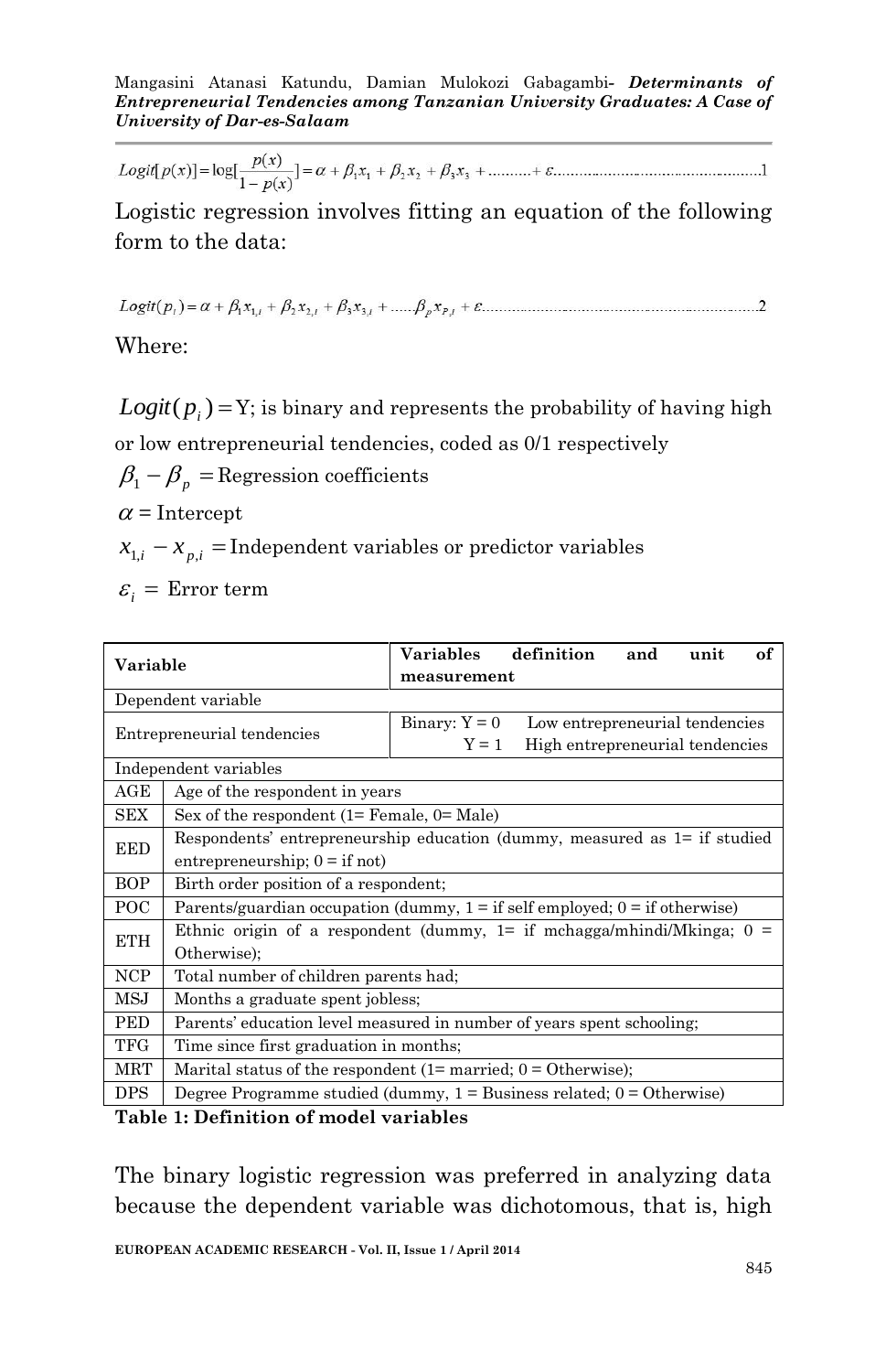or low entrepreneurial tendencies based on its merits compared to others. Logistic regression is regularly used rather than discriminant analysis when there are only two categories of the dependent variable. Logistic regression is also easier to use with SPSS than discriminant analysis when there is a mixture of numerical and categorical independent variable, because it includes procedures for generating the necessary dummy variables automatically, requires fewer assumptions, and is more statistically robust (O'Connell 2005). The use of binary logistic regression in education research and higher education research in particular is very popular (see Austin, Yaffee and Hinkle 1992; Cabrera 1994; Okun, Benin and Brandt-Williams 1996; St. John, Paulsen and Starkey 1996; Peng and So 2001; Saha 2011).

### **4. Results and Discussion**

### **4.1 Setting up and owning firms**

Findings from the survey indicate that 50.3% of the interviewed graduates reported that they had never established any firm, 27% had tried at one point in time to establish a firm but unfortunately the firm could not flourish. Only 22.7% had established their own firms and they were flourishing (See Figure 1). These findings imply that the majority of the surveyed graduates had never established their own firms. Consequently, they depended strongly on formal employment opportunities as their source of living. It is important to note that these findings even if they are low, show a slight increase in percentage of graduates establishing their own firms in Tanzania. This is because prior studies has reported very low figures, Mukyanuzi (2003) for example found self-employment rates amongst graduates in Tanzania standing at 10%.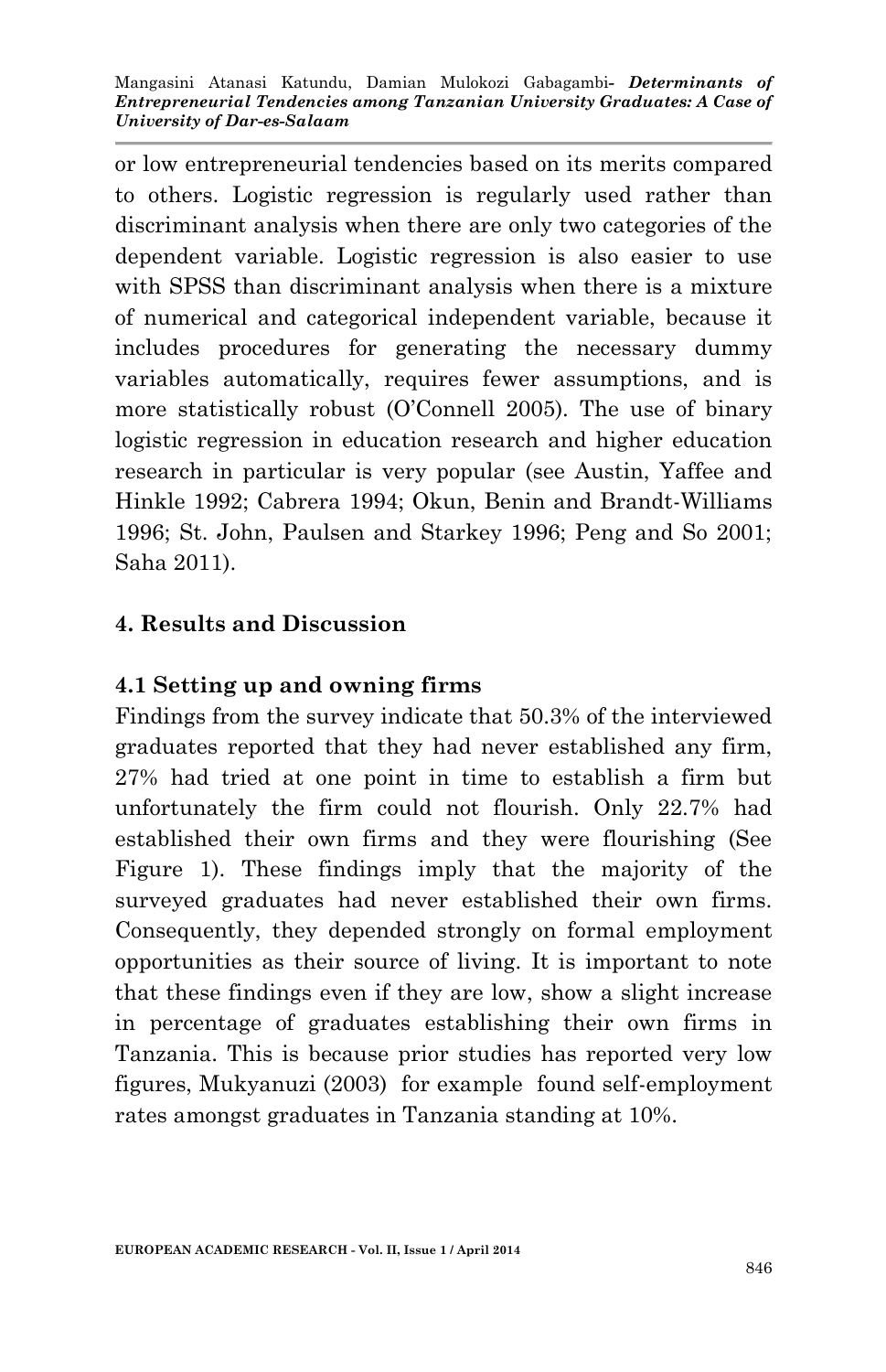

**Figure 1: Setting up and owning firms**

Among the cohort that had not studied entrepreneurship, 58 % of the graduates had never established any firm compared to 46% of those who had studied at least one entrepreneurship course during their undergraduate studies. Besides, 32 % of graduates who had studied entrepreneurship reported to have tried to establishing firms but were unsuccessful while 27.6 % of those who had not studied entrepreneurship had tried to establish firms but without success. Equally important, 22 % of those who had studied entrepreneurship reported to have set up their own businesses and perceived that they were successful; compared to only 14.4% of the cohort that had not studied entrepreneurship. The findings imply that graduates who had studied at least one entrepreneurship course during their undergraduate studies had intentions to establish their own firms (see Figure 2).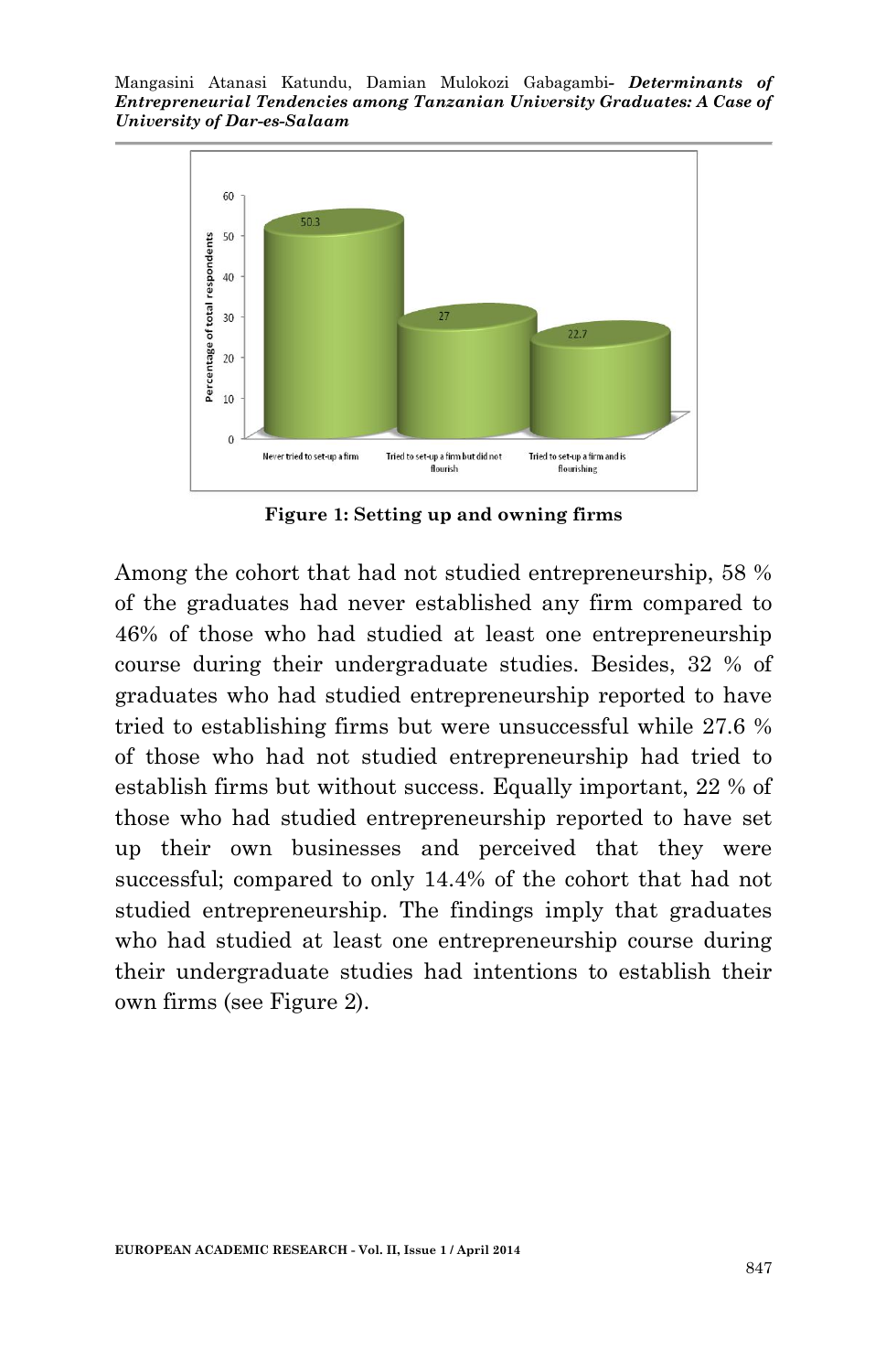

**Figure 2: Comparing different cohorts in setting-up and owning firms**

## **4.2 Determinants of entrepreneurial tendencies among graduates**

To get general determinants of graduates' entrepreneurial tendencies, the General Entrepreneurship Tendencies Index (GETI) was developed. First, total individual scores from the GET test on the five attributes, that is, the need for achievement, need for autonomy, creative tendency, calculated risk taking and drive and determination were added up to obtain a single figure for each respondent. Then, the total scores were transformed using the "transform-record into different variable" SPSS data analysis option to get an index whereby respondents who scored 0-32 points on the scale were coded as low and those who scored above 32 points were coded as high.

Findings from an estimated general binary logistic regression model indicate a moderate relationship between prediction and grouping. The Hosmer and Lemeshow test the null hypothesis that there is a linear relationship between the predictor variables and the log odds of the criterion variable. A p-value of 0.353 on the Hosmer and Lemeshow test indicates that there is no linear relationship between the predictor variables and the log odds of the criterion variable; hence, the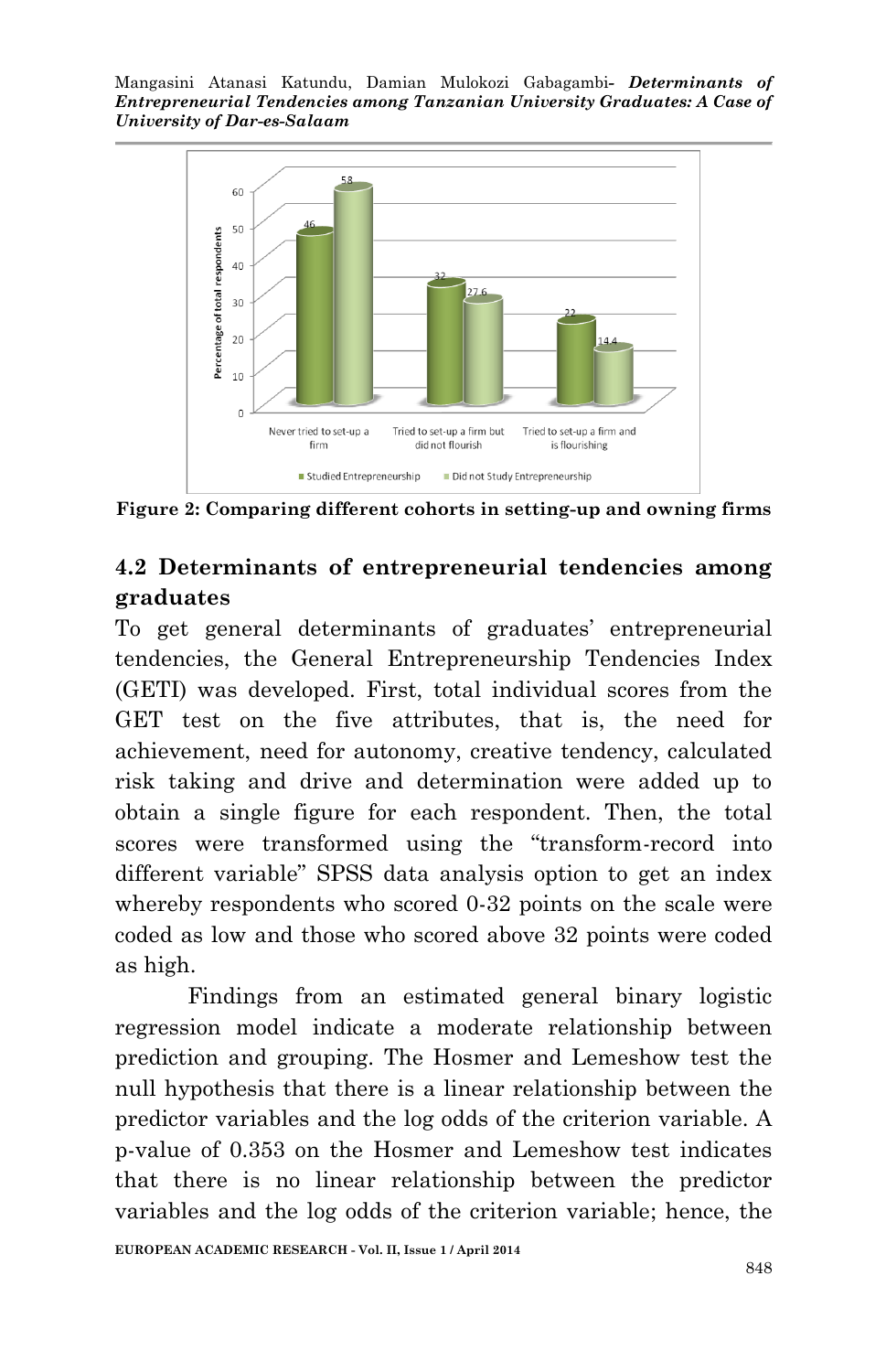null hypothesis is rejected. Similarly, the model generated a -2 Log likelihood of 387.432, Cox and Snell R Square of 0.299 and the Nagelkerke R Square of 0.398. Besides, the model generated a Chi-square of 8.877 for the Hosmer and Lemeshow Test which was not significant at p-value  $= 0.353$ . When Hosmer and Lemeshow Test shows an insignificant figure, it means the model adequately fits the data.

### **4.2.1 Effect of entrepreneurship education on entrepreneurial tendencies**

The Omnibus Tests of Model Coefficients was statistically significant at p-value = 0.001 and produced a Chi-square of 32.043. When the Omnibus Tests of Model Coefficients is statistically significant, means that there is adequate fit of the data to the model and that at least one of the covariates is significantly related to the response variable. The Wald criterion shows that entrepreneurship education made a significant contribution in predicting entrepreneurial tendencies of the surveyed graduates. The model produced a pvale of 0.005 and the Wald of 7.899. Exp(B) values which indicated that when entrepreneurship education is increased by 0.483 courses the odds ratio is -0.727 times as large and therefore graduates are - 0.727 times more likely to have higher entrepreneurial tendencies. Similar findings were obtained by Siyanbola *et al.* (2009) who studied the determinants of entrepreneurial propensity of Nigerian undergraduates and found that entrepreneurial education, among other things influenced entrepreneurial propensity of Nigerian undergraduates. The authors further argue that entrepreneurship training and communication initiatives are key sources of positive entrepreneurial influence.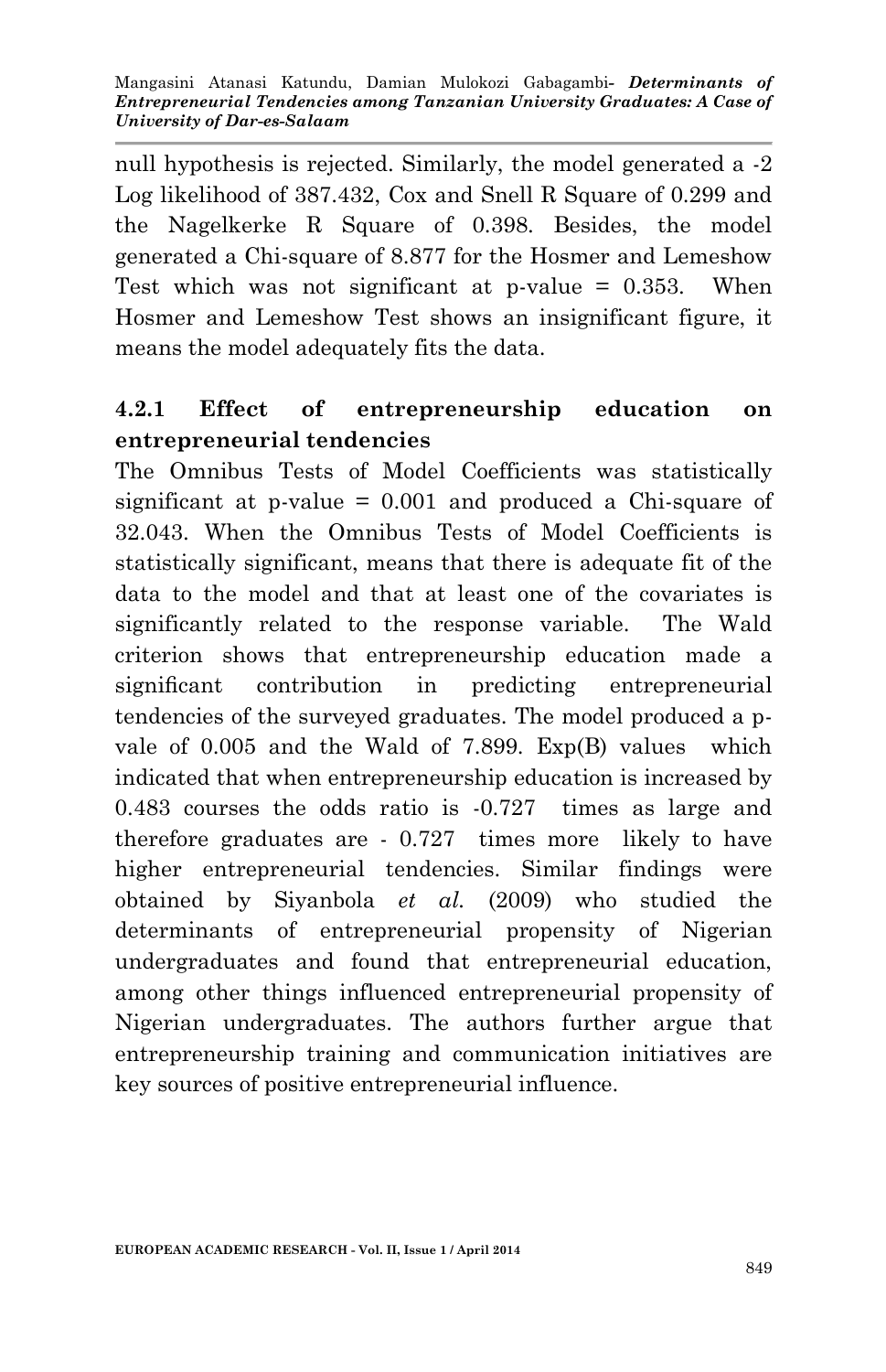## **4.2.2 Effect of number of children on entrepreneurial tendencies**

The findings further, indicate that number of children in a family was another strong predictor of graduates' entrepreneurial tendencies. The predictor scored a P- Value of 0.029, Wald of 4.793 and Exp (B) of 0.882. A Wald test of 4.793 demonstrates that number of children, contributed significantly in graduates' entrepreneurial tendencies. Exp (B) value indicates that when number of children is increased by 0.882 the odds ratio is - 0.125 times as large and therefore graduates are - 0.125 times more likely to have higher entrepreneurial tendencies. The findings correspond to those by Ramsoedh (2013) who found that household size had a significant coefficient and marginal effect on the probability of becoming an entrepreneur. Like in the study by Ramsoedh (2013) in this study it was found that household size had a negative relation with the probability of becoming an entrepreneur.

# **4.2.3 Effect of parents' education on entrepreneurial tendencies**

Likewise, parents' (father, mother or guardian depending on who was the household head) education level was another factor with a very strong contribution to predicting graduates' entrepreneurial tendencies. These results were statistically highly significant at P-value =  $0.000$ , Wald =  $12.541$  and Exp (B) = 0.373. Moreover, a Wald statistic of 12.541shows that parent's education level, contributed highly to predicting graduates' entrepreneurial tendencies. Results further indicates that, when the parent's education level is raised by 0.373 schooling years the odds ratio is - 0.986 implying that graduates are - 0.986 more likely to have higher entrepreneurial tendencies (see Table 2). These findings confirm the findings by Van Praag (2005) who observed that parental background characteristics such as education or job level of the father and sometimes mother influence the probability of starting up a firm but not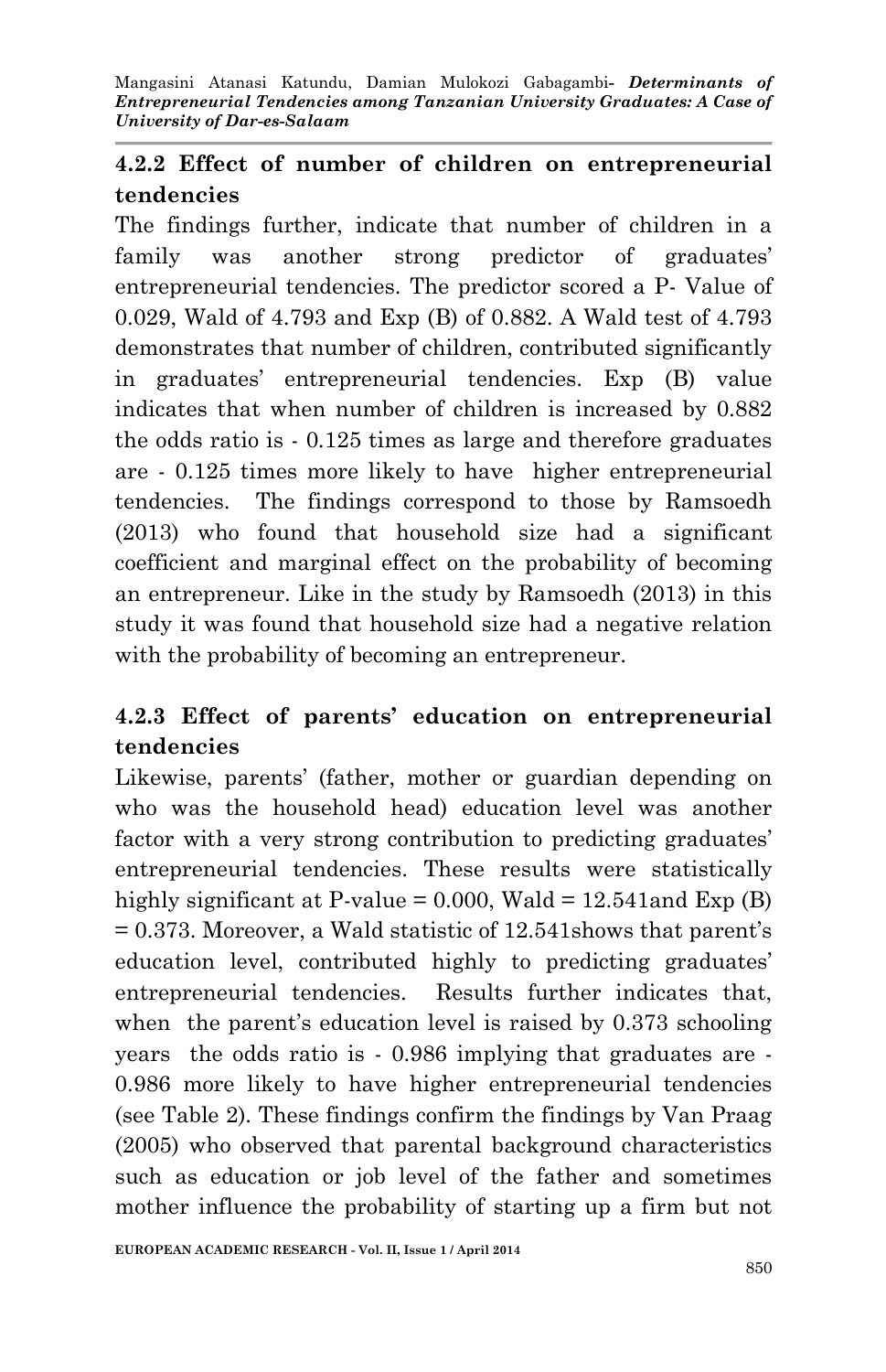entrepreneurial performance. People are more likely to become entrepreneurs if their father was also an entrepreneur and /or if their father had a higher qualified job or a higher level of education (Van Praag 2005).

| Variable                                   | Coefficient |           | S.E.  | Wald   | Df           | Sig.  | Exp    | $Chi-$ | R      |
|--------------------------------------------|-------------|-----------|-------|--------|--------------|-------|--------|--------|--------|
|                                            | (B)         |           |       |        |              |       | (B)    | square | Square |
| Months<br>spent<br>without job after       | $-0.002$    |           | 0.002 | 0.726  | $\mathbf{1}$ | 0.394 | 0.998  |        |        |
| graduation                                 |             |           |       |        |              |       |        |        |        |
| of<br>Number                               |             |           |       |        |              |       |        |        |        |
| children<br>in<br>a                        | $-0.125$    |           | 0.057 | 4.793  | $\mathbf{1}$ | 0.029 | 0.882  |        |        |
| family                                     |             |           |       |        |              |       |        |        |        |
| Entrepreneurship<br>Education              | $-0.727$    |           | 0.259 | 7.899  | $\mathbf{1}$ | 0.005 | 0.483  |        |        |
| $\alpha$ f<br>Gender<br>the<br>respondents | 0.134       |           | 0.281 | 0.229  | $\mathbf{1}$ | 0.632 | 1.144  |        |        |
| Marital status of<br>the respondent        | $-0.014$    |           | 0.262 | 0.003  | $\mathbf{1}$ | 0.957 | 0.986  |        |        |
| Parents' education                         | $-0.986$    |           | 0.278 | 12.541 | $\mathbf{1}$ | 0.000 | 0.373  |        |        |
| Parents'<br>occupation                     | $-0.245$    |           | 0.477 | 0.264  | $\mathbf{1}$ | 0.608 | 0.783  |        |        |
| $\alpha$ f<br>the<br>Age<br>respondent     | $-0.379$    |           | 0.309 | 1.506  | $\mathbf{1}$ | 0.220 | 0.684  |        |        |
| Birth<br>order<br>position                 | $-0.026$    |           | 0.151 | 0.030  | $\mathbf{1}$ | 0.862 | 0.974  |        |        |
| Ethnic origin                              | $-0.323$    |           | 0.295 | 1.201  | $\mathbf{1}$ | 0.273 | 0.724  |        |        |
| Constant                                   | 2.417       |           | 0.632 | 14.633 | $\mathbf{1}$ | 0.000 | 11.209 |        |        |
| Omnibus Tests of Model Coefficients        |             |           |       |        | 11           | 0.001 |        | 32.043 |        |
| Hosmer & Lemeshow Test                     |             |           |       |        | 8            | 0.353 |        | 8.877  |        |
| -2 Log likelihood                          |             | 387.432 a |       |        |              |       |        |        |        |
| Cox & Snell R Square                       |             |           |       |        |              |       |        |        | 0.299  |
| Nagelkerke R Square                        |             |           |       |        |              | 0.398 |        |        |        |

**Table 2: General results of the estimated binary logistic regression model**

a. Estimation terminated at iteration number 5 because parameter estimates changed by less than 0.001.

### *i) Determinants of graduates' need for achievement*

Birth order position of graduate was found to be a good predictor of the graduate's need for achievement trait. The Findings were statistically significant at p-value = 0.044 and Exp  $(B) = 0.910$ . Moreover, a Wald test of 1.763 shows that birth order position, significantly contributed in predicting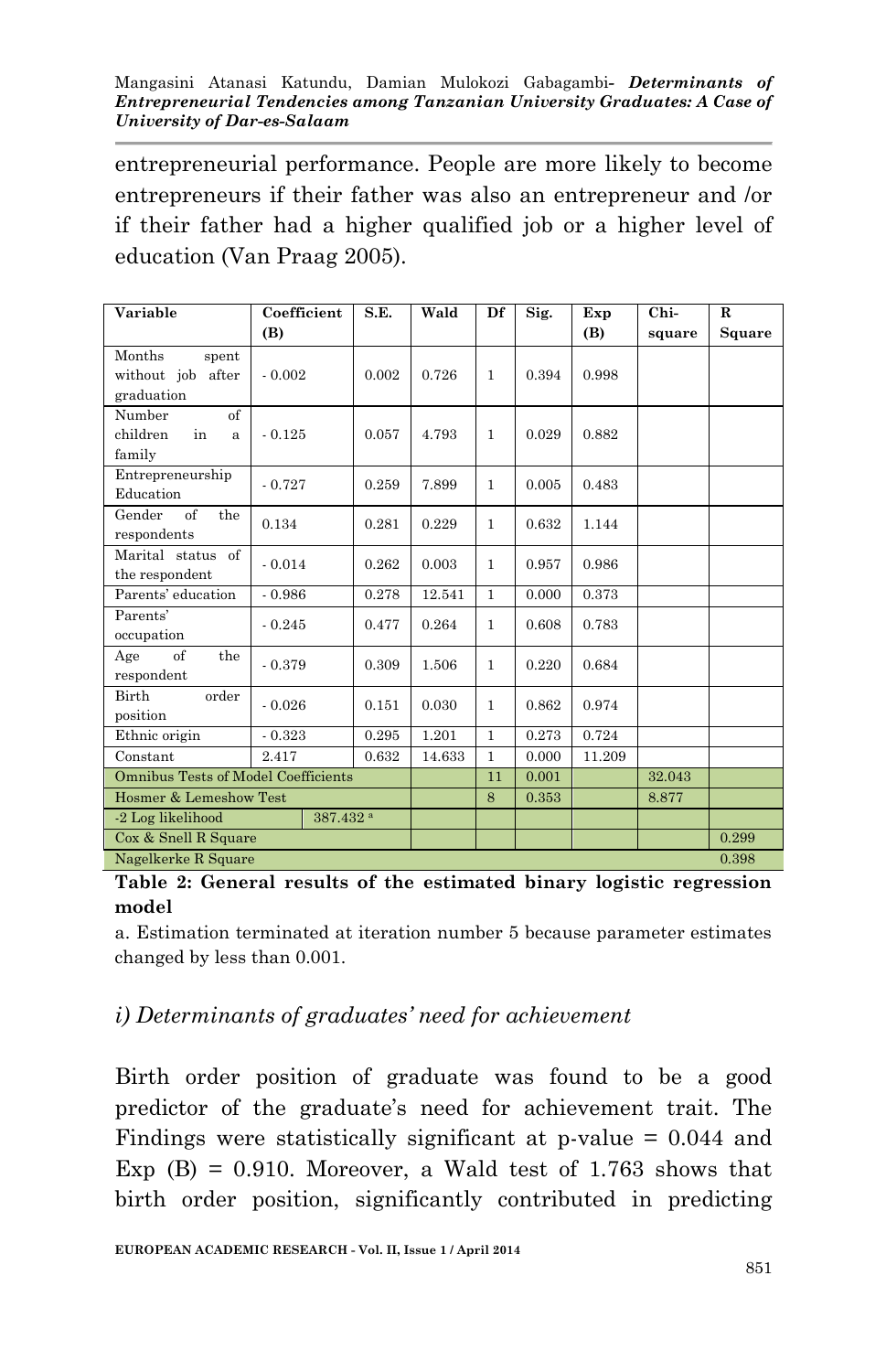graduates' need for achievement. The findings further indicate that when the birth order position is raised by 0.910 level, the odds ratio is - 0.094 implying that graduates are 0.094 more likely to have higher need for achievement.

Birth order generally refers to the sequence by which children are born into a family. The most important birth order positions according to Sulloway (1999) are eldest, middle and youngest. As a rule, birth order differences in personality arise as a result of how children are raised (functional birth order or rearing order) rather than the sequence in which they are born. He postulated further that by influencing the strategies that siblings develop in competition for parental favour, birth order fosters differences in personality that in turn correlates with differences in creative achievement. According to him, firstborns tend to be conscientious, obedient, hard-driving and bossy. Later-borns are more flexible, innovative, laid-back and sociable. These characteristics can impact entrepreneurs from the start: Older siblings often go for the safe bet, while the younger ones are likely to be risk-takers. First-borns might make better franchisees, while later-borns often undertake more experimental and quirkier businesses. However, Sulloway's premise may be true in certain contexts, and it is difficult to substantiate in others. For example, in an African family where a man is likely to get married to more than one wife, even wives compete for favours. In this context, where there can be more than one first and last borns, it is difficult to catalog who falls where in the birth order. But in European context, where a man is most likely to get married to only one wife such scenarios can be common. Again in a context where a family has the only child, this categorization does not have any meaning and the child is most likely to grow up without any competition.

Findings indicated as well that parents' education level is a strong predictor of the graduate's need for achievement. The findings were statistically significant at P-value  $= 0.005$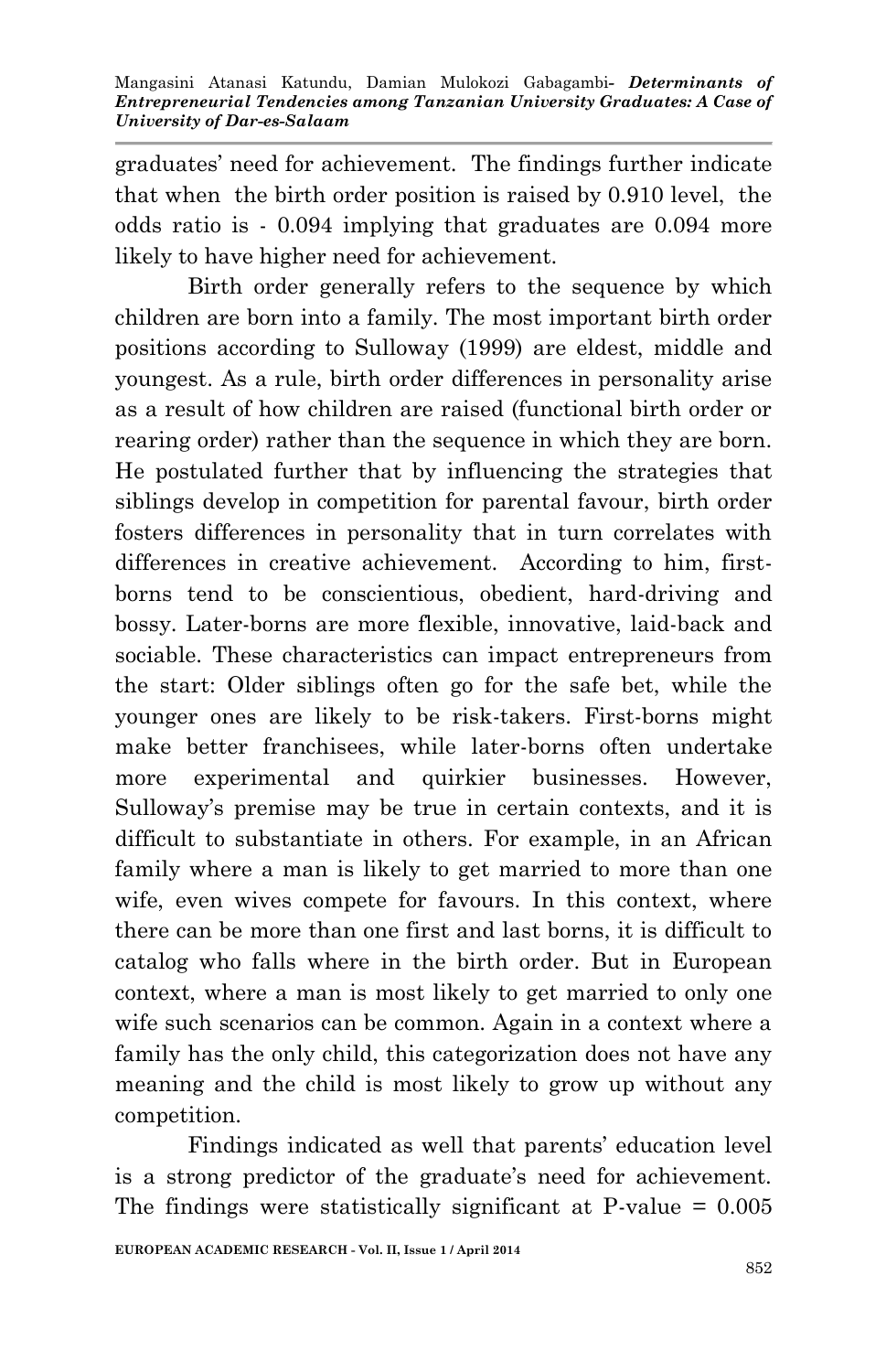and Exp  $(B) = 0.432$ . Additionally, a Wald of 8.065 illustrates that parent's education level, contributed significantly in predicting graduates' need for achievement. Results further indicated that when the parent's education level is raised by 0.432 schooling years, the odds ratio is - 0.838 implying that graduates are - 0.838 more likely to have higher need for achievement (for more results see Table 3). These findings compare to Djankov *et al.* (2004) who observed that higher levels of parents' education are significantly positively associated with entrepreneurship, and this effect is quite robust.

| Variable                                                       | Coefficient          | S.E.  | Wald  | Df           | Sig.  | Exp   | Chi-   | R      |
|----------------------------------------------------------------|----------------------|-------|-------|--------------|-------|-------|--------|--------|
|                                                                | (B)                  |       |       |              |       | (B)   | square | Square |
| $\alpha$ f<br>Gender<br>the<br>respondents                     | 0.043                | 0.304 | 0.020 | $\mathbf{1}$ | 0.888 | 1.044 |        |        |
| $\sigma$<br>the<br>Age<br>respondent                           | 0.004                | 0.022 | 0.028 | 1.           | 0.868 | 1.004 |        |        |
| Months<br>spent<br>without<br>iob<br>after<br>first graduation | $-0.002$             | 0.002 | 0.873 | $\mathbf{1}$ | 0.350 | 0.998 |        |        |
| Number of children<br>Parents had                              | 0.037                | 0.057 | 0.435 | $\mathbf{1}$ | 0.510 | 1.038 |        |        |
| Birth order position                                           | $-0.094$             | 0.071 | 1.763 | 1            | 0.044 | 0.910 |        |        |
| Entrepreneurship<br>Education                                  | $-0.441$             | 0.508 | 0.756 | $\mathbf{1}$ | 0.385 | 0.643 |        |        |
| first<br>Time<br>since<br>graduation<br>in<br>months           | $-0.018$             | 0.039 | 0.214 | 1            | 0.644 | 0.982 |        |        |
| Ethnic origin                                                  | $-0.012$             | 0.027 | 0.196 | $\mathbf{1}$ | 0.658 | 0.988 |        |        |
| Marital status of the<br>respondent                            | 0.286                | 0.315 | 0.824 | $\mathbf{1}$ | 0.364 | 1.331 |        |        |
| Degree<br>programme<br>studied                                 | $-0.069$             | 0.309 | 0.050 | 1            | 0.824 | 0.933 |        |        |
| Parents' education                                             | $-0.838$             | 0.295 | 8.065 | $\mathbf{1}$ | 0.005 | 0.432 |        |        |
| Parents' occupation                                            | $-0.226$             | 0.575 | 0.154 | $\mathbf{1}$ | 0.694 | 0.798 |        |        |
| Constant                                                       | 1.347                | 1.027 | 1.719 | 1            | 0.045 | 3.846 |        |        |
| Omnibus Tests of Model Coefficients                            |                      |       |       | 13           | 0.266 |       | 15.700 |        |
| Hosmer & Lemeshow Test                                         |                      |       |       | 8            | 0.354 |       | 8.863  |        |
| -2 Log likelihood                                              | 355.792 <sup>a</sup> |       |       |              |       |       |        |        |
| Cox & Snell R Square                                           |                      |       |       |              |       |       |        | 0.053  |
| Nagelkerke R Square                                            |                      |       |       |              |       |       |        | 0.073  |

**Table 3: Results of the estimated binary logistic regression model for "need for achievement"**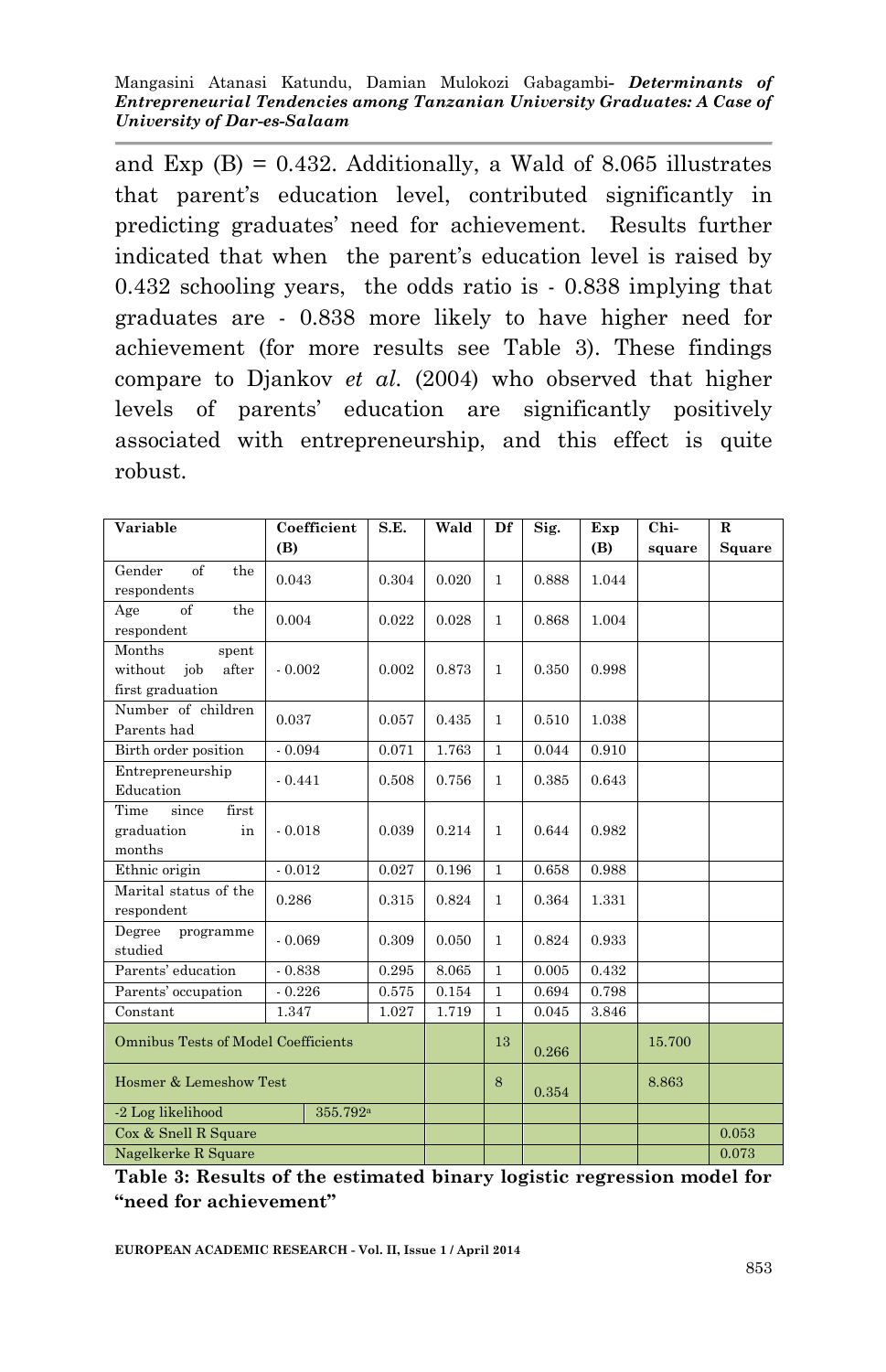a.Estimation terminated at iteration number 8 because parameter estimates changed by less than 0.001.

## *ii). Determinants of graduates' need for autonomy and independence*

Regarding determinants for the graduates' need for autonomy and independence, findings show that age of the respondent is a strong predictor of the graduate's need for autonomy and independence. The findings were statistically significant at Pvalue = 0 .026 and Exp  $(B) = 0$  .945. A Wald of 3.341 demonstrates that age of the graduate, contributes significantly in predicting graduates' need for autonomy and independence. Results further indicated that when the age of the graduate is raised by 0.945 years, the odds ratio is - 0.057 implying that graduates are - 0.057 more likely to have higher need for autonomy and independence. Older age correlates with more successful entrepreneurs up to the age of 40, after which it has limited or no impact. This is true because in most cases older individuals have generally completed more complex projects such as buying a house, or raising a family (Ressi 2011). In addition, older people have developed greater vocational skills than their younger counterparts in many, but not all, cases. It is argued that the combination of successful project completion skills with real world experience helps older entrepreneurs identify and address more realistic business opportunities.

Parents' occupation significantly predicts the graduates' need for autonomy and independence (p-value  $= 0.042$  and Exp  $(B) = 0.318$ . The model scored a Wald of 3.157 which implies that parents' occupation contributes significantly in predicting graduates' need for autonomy and independence. Findings further indicated that when parents' occupation is raised by 0.318 units, the odds ratio is -1.145 implying that graduates are -1.145 more likely to have higher need for autonomy and independence. For more findings on determinants for the graduates' need for autonomy and independence, see Table 4.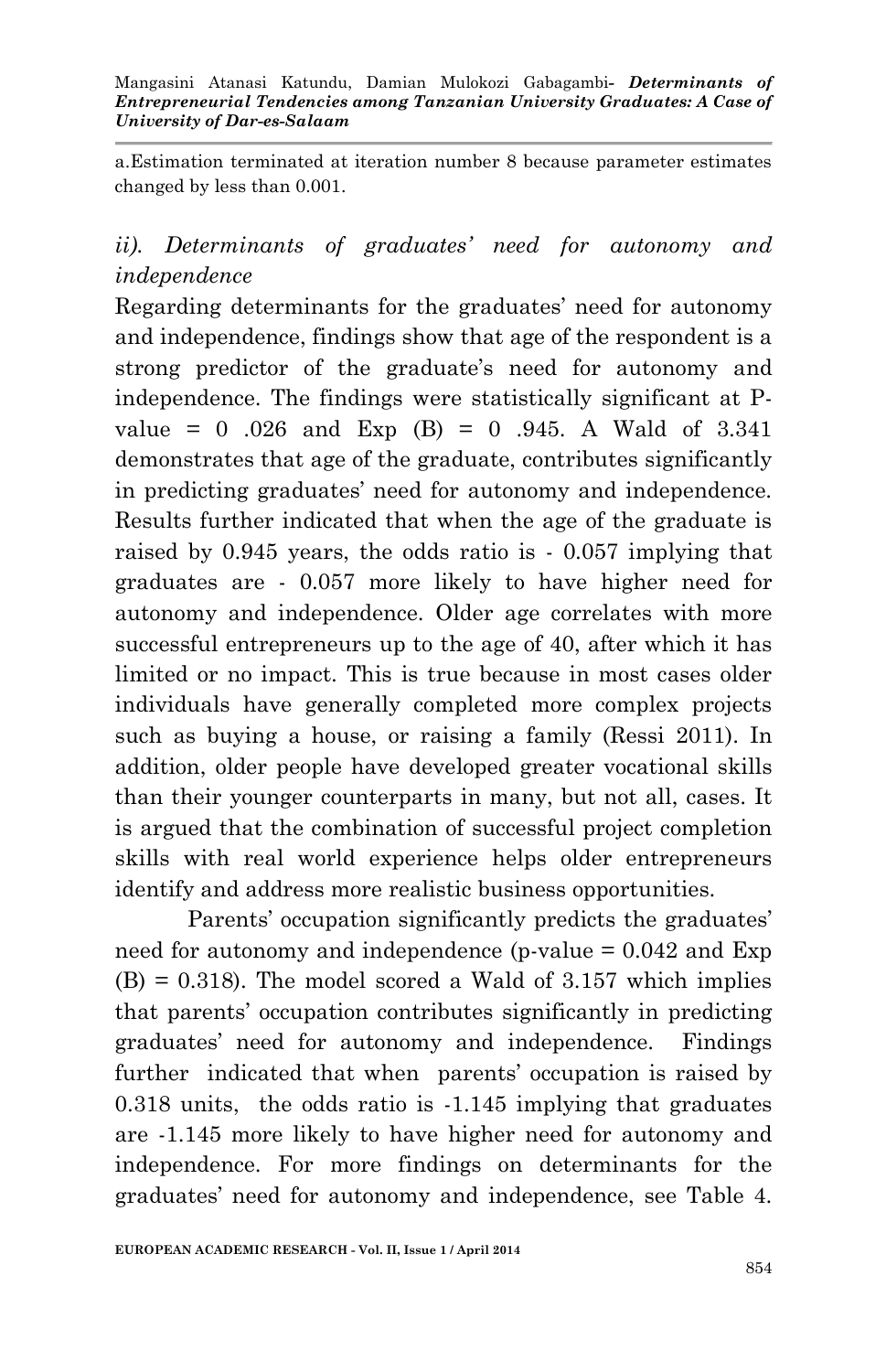According to Lindquist *et al.* (2012), parents' occupation matters. They argue that in most cases, an entrepreneurial parent will have an entrepreneurial child. They further emphasised that parental entrepreneurship increases the probability of children's entrepreneurship by about 60%. They further show that for adoptees, both biological and adoptive parents make significant contributions. These effects, however, are quite different in size. The effect of post-birth factors (adoptive parents) is approximately twice as large as the effect of pre-birth factors (biological parents). Many local examples exist in Tanzania (among the Wachaga, Wakinga and Tanzanians with Indian origin) as well to support this argument. This is because children of entrepreneurs have the opportunity to learn how to run businesses, as their parents act as their role models.

| Variable                                                               | Coefficient | S.E.  | Wald  | Df           | Sig.  | Exp   | Chi-   | R      |
|------------------------------------------------------------------------|-------------|-------|-------|--------------|-------|-------|--------|--------|
|                                                                        | (B)         |       |       |              |       | (B)   | square | Square |
| $\alpha$ <sup><math>\beta</math></sup><br>Gender<br>the<br>respondents | 0.101       | 0.346 | 0.085 | $\mathbf{1}$ | 0.770 | 1.106 |        |        |
| of<br>Age<br>the<br>respondent                                         | $-0.057$    | 0.037 | 3.341 | $\mathbf{1}$ | 0.026 | 0.945 |        |        |
| Months<br>spent<br>iob<br>after<br>without<br>first graduation         | $-0.001$    | 0.004 | 0.160 | $\mathbf{1}$ | 0.689 | 0.999 |        |        |
| Number of children<br>Parents had                                      | 0.070       | 0.061 | 1.304 | $\mathbf{1}$ | 0.254 | 1.072 |        |        |
| Birth order position                                                   | $-0.076$    | 0.080 | 0.902 | $\mathbf{1}$ | 0.342 | 0.927 |        |        |
| Entrepreneurship<br>Education                                          | 0.399       | 0.316 | 1.592 | $\mathbf{1}$ | 0.207 | 1.490 |        |        |
| first<br>Time<br>since<br>graduation<br>in<br>months                   | 0.487       | 0.384 | 1.611 | $\mathbf{1}$ | 0.204 | 1.627 |        |        |
| Ethnic origin                                                          | 0.465       | 0.348 | 1.780 | $\mathbf{1}$ | 0.182 | 1.592 |        |        |
| Marital status of the<br>respondent                                    | 0.053       | 0.345 | 0.024 | $\mathbf{1}$ | 0.878 | 1.054 |        |        |
| Degree<br>programme<br>studied                                         | $-0.199$    | 0.692 | 0.083 | $\mathbf{1}$ | 0.774 | 0.820 |        |        |
| Parents' education                                                     | $-0.039$    | 0.330 | 0.014 | $\mathbf{1}$ | 0.907 | 0.962 |        |        |
| Parents' occupation                                                    | $-1.145$    | 0.780 | 3.157 | $\mathbf{1}$ | 0.042 | 0.318 |        |        |
| Constant                                                               | 0.735       | 1.195 | 0.379 | $\mathbf{1}$ | 0.538 | 2.086 |        |        |
| <b>Omnibus Tests of Model Coefficients</b>                             |             |       |       | 13           | 0.329 |       | 14.658 |        |
| Hosmer & Lemeshow Test                                                 |             |       |       | 8            | 0.400 |       | 8.351  |        |

**EUROPEAN ACADEMIC RESEARCH - Vol. II, Issue 1 / April 2014**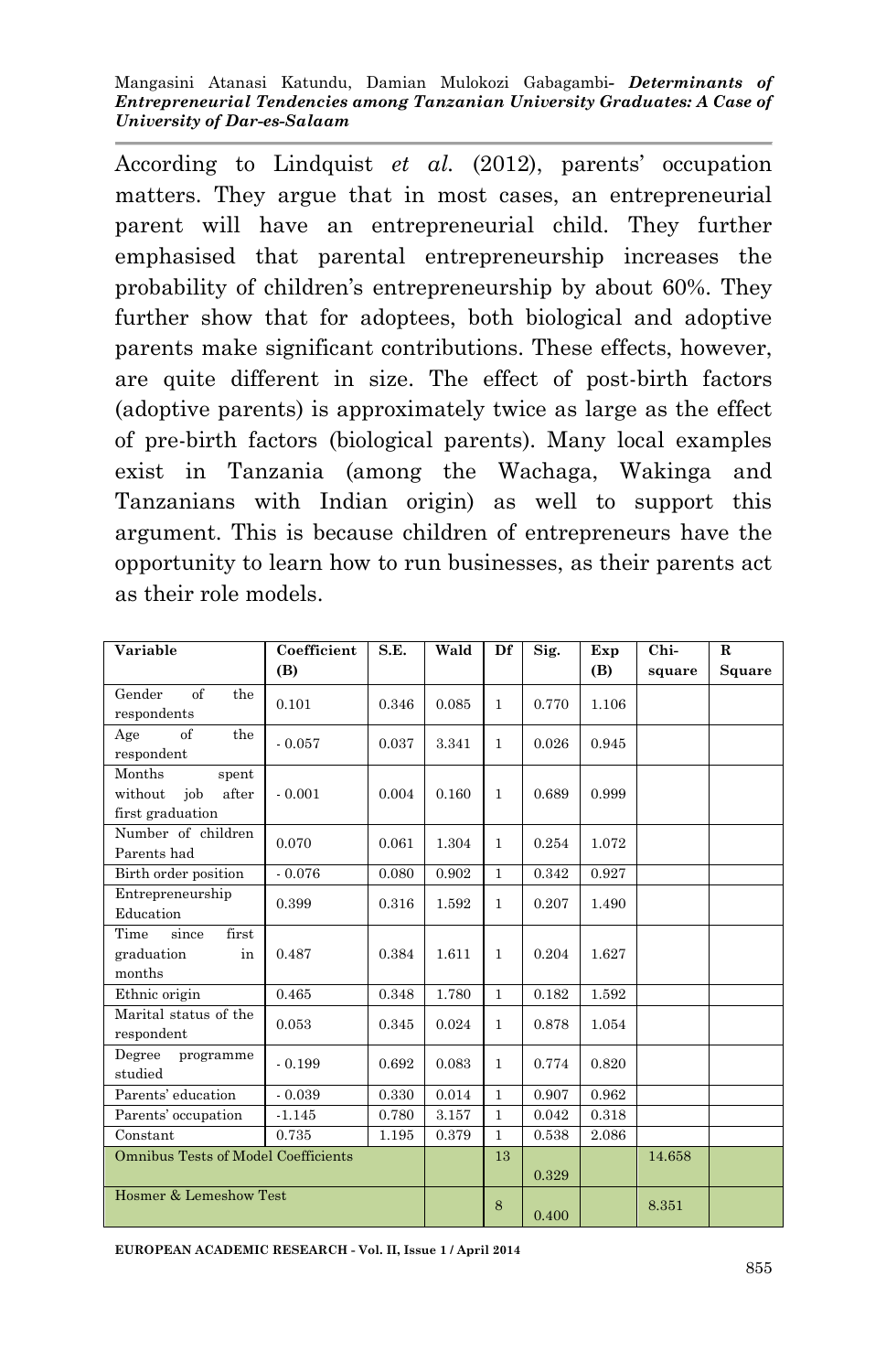Mangasini Atanasi Katundu, Damian Mulokozi Gabagambi*- Determinants of Entrepreneurial Tendencies among Tanzanian University Graduates: A Case of University of Dar-es-Salaam*

| -2 Log likelihood    | 291.033ª |  |  |       |
|----------------------|----------|--|--|-------|
| Cox & Snell R Square |          |  |  | 0.047 |
| Nagelkerke R Square  |          |  |  | 0.074 |

#### **Table 4: Results of the estimated binary logistic regression model for "need for autonomy and independence"**

a. Estimation terminated at iteration number 8 because parameter estimates changed by less than 0.001.

#### *iii). Determinants of graduates' creative tendency*

Two variables were found to determine graduates' creative tendency propensity; these are: The number of children in a family and parents' education. The number of children in a family significantly predicted graduates' creative tendency propensity with p-value =  $0.010$  and Exp (B) = 1.202. Important to note also is the Wald test; the model had a Wald of 6.711 which implies that number of children in a family significantly contributed in predicting graduates' creative tendency propensity. Findings further indicated that if number of children in a family is increased by 1.202 children, the odds ratio is 0.184 implying that graduates are 0.184 more likely to have higher creative tendency propensity. Families and businesses have often been treated as naturally separate institutions (Aldrich and Cliff 2003). In this paper it has been found that families and businesses are inextricably intertwined; the family composition and relations have implications for the emergence of new business opportunities, opportunity recognition, business start-up decisions, and the resource mobilization process.

Equally important is the parents' education level which was found to be a good predictor of graduates' creative tendency propensity. The model produced statistically significant results for this variable at p-value =  $0.040$ , Exp (B) = 1.681 and Wald = 3.056. These findings further demonstrated that when parents' education level is increased by 1.681schooling years, the odds ratio is 0.519 implying that graduates are 0.519 more likely to have higher creative tendency propensity (Table 5 presents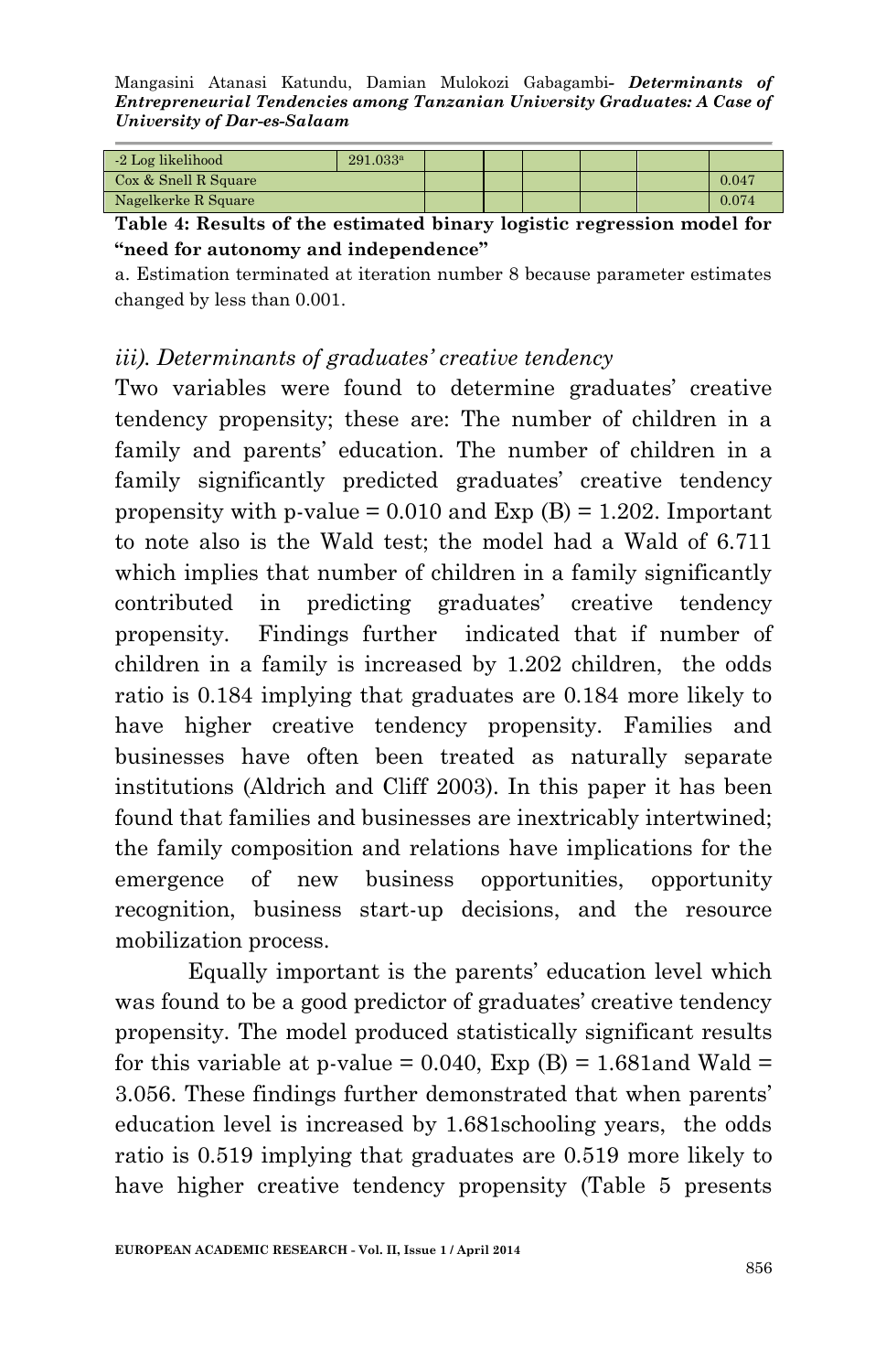more findings). These findings underline the importance of parents and parents' education in shaping their children's career aspirations. The findings correspond with those by Udofia and Akpan (2013).

| Variable                                                       | Coefficient<br>(B)   | S.E.  | Wald  | Df           | Sig.  | Exp<br>(B) | Chi-<br>square | R<br>Square |
|----------------------------------------------------------------|----------------------|-------|-------|--------------|-------|------------|----------------|-------------|
|                                                                |                      |       |       |              |       |            |                |             |
| $\sigma$ f<br>Gender<br>the<br>respondents                     | $-0.410$             | 0.296 | 1.923 | $\mathbf{1}$ | 0.166 | 0.663      |                |             |
| $\alpha$ f<br>Age<br>the<br>respondent                         | $-0.022$             | 0.031 | 0.526 | $\mathbf{1}$ | 0.468 | 0.978      |                |             |
| Months<br>spent<br>after<br>without<br>iob<br>first graduation | 0.005                | 0.016 | 0.090 | $\mathbf{1}$ | 0.765 | 1.005      |                |             |
| Number of children<br>Parents had                              | 0.184                | 0.071 | 6.711 | $\mathbf{1}$ | 0.010 | 1.202      |                |             |
| Birth order position                                           | $-0.019$             | 0.073 | 0.067 | $\mathbf{1}$ | 0.796 | 0.981      |                |             |
| Entrepreneurship<br>Education                                  | 0.305                | 0.282 | 1.175 | $\mathbf{1}$ | 0.278 | 1.357      |                |             |
| first<br>Time<br>since<br>graduation<br>in<br>months           | $-0.312$             | 0.345 | 0.817 | $\mathbf{1}$ | 0.366 | 0.732      |                |             |
| Ethnic origin                                                  | 0.309                | 0.315 | 0.959 | $\mathbf{1}$ | 0.328 | 1.362      |                |             |
| Marital status of the<br>respondent                            | 0.198                | 0.307 | 0.418 | $\mathbf{1}$ | 0.518 | 1.219      |                |             |
| Degree<br>programme<br>studied                                 | 0.216                | 0.592 | 0.133 | $\mathbf{1}$ | 0.715 | 1.241      |                |             |
| Parents' education                                             | 0.519                | 0.297 | 3.056 | $\mathbf{1}$ | 0.040 | 1.681      |                |             |
| Parents' occupation                                            | 0.151                | 0.503 | 0.090 | $\mathbf{1}$ | 0.764 | 1.163      |                |             |
| Constant                                                       | $-1.400$             | 1.047 | 1.788 | $\mathbf{1}$ | 0.041 | 0.247      |                |             |
| <b>Omnibus Tests of Model Coefficients</b>                     |                      |       |       | 13           | 0.075 |            | 20.874         |             |
| Hosmer & Lemeshow Test                                         |                      |       |       | 8            | 0.528 |            | 7.084          |             |
| -2 Log likelihood                                              | 346.309 <sup>a</sup> |       |       |              |       |            |                |             |
| Cox & Snell R Square                                           |                      |       |       |              |       |            |                | 0.066       |
| Nagelkerke R Square                                            |                      |       |       |              |       |            |                | 0.094       |

**Table 5: Results of the estimated binary logistic regression model for "creative tendency"**

a. Estimation terminated at iteration number 8 because parameter estimates changed by less than 0.001.

#### *iv). Determinants of graduates' calculated risk-taking*

Regarding determinants of graduates' moderate or calculated risk-taking propensity, the findings show that entrepreneurship education was a strong predictor of the trait with p-value  $= 0.045$  and Exp (B)  $= 1.589$ . Likewise, the model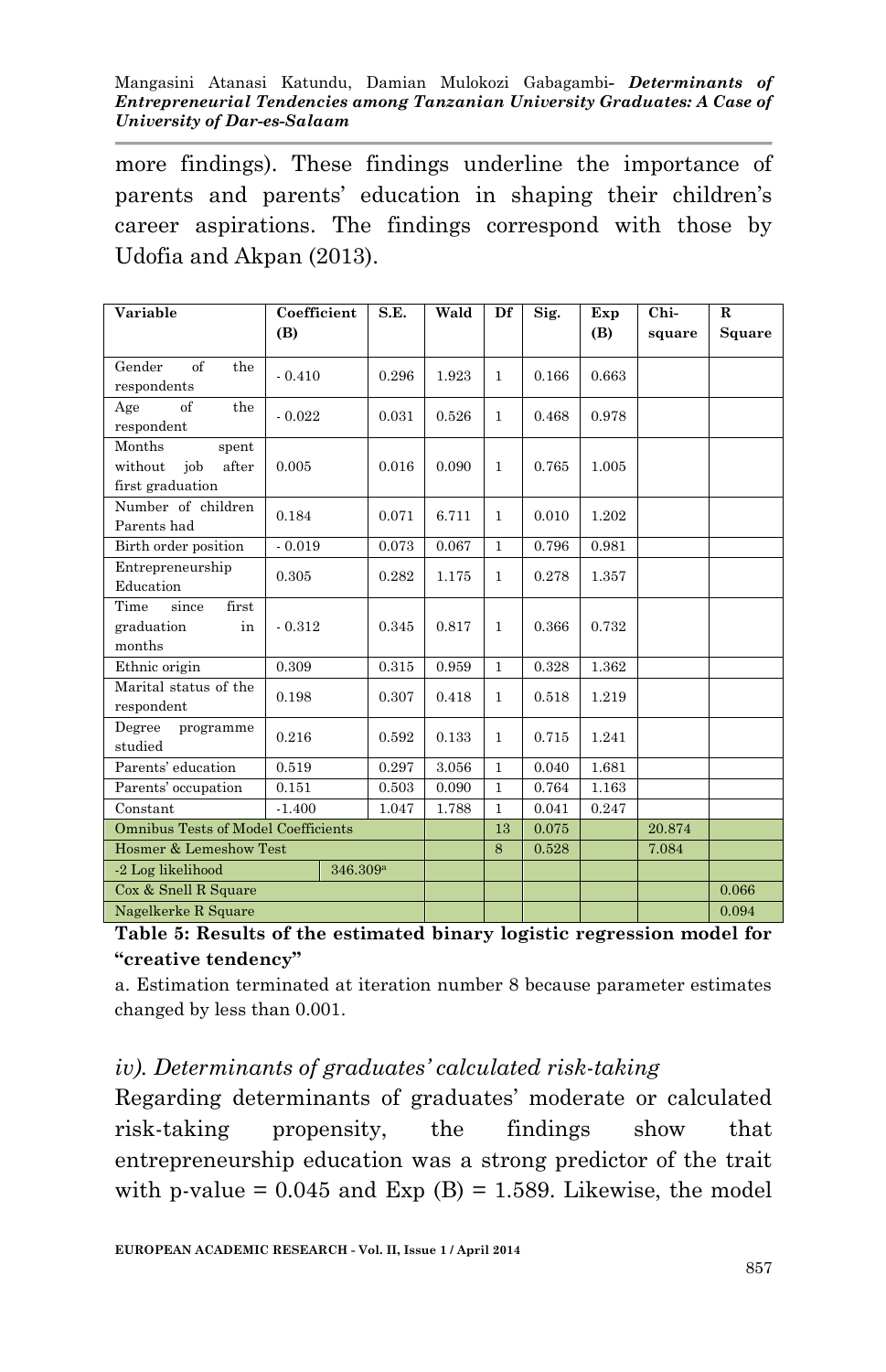Mangasini Atanasi Katundu, Damian Mulokozi Gabagambi*- Determinants of Entrepreneurial Tendencies among Tanzanian University Graduates: A Case of University of Dar-es-Salaam*

produced a Wald of 3.166 which implies that entrepreneurship education contributes significantly in predicting graduates' calculated risk- taking propensity. It was further found that when entrepreneurship education is increased by 1.589 it causes the odds ratio to be 0.463 implying that graduates are 0.463 more likely to have higher risk-taking propensity. This suggests that graduates with entrepreneurship education are more likely to have higher risk taking propensity than their counterparts. Unfortunately very few graduates had entrepreneurship education; this is one among reasons why the majority of graduates had never established their own firms.

Another good predictor of risk-taking propensity is the parents' education with p-value =  $0.031$ , Exp (B) = 1.787 and Wald  $=$  4.662. The findings further demonstrates that, when parents' education level is increased by 1.787 schooling years the odds ratio is 0.580 implying that graduates are 0.580 more likely to have higher risk-taking propensity. This means that parents with higher education are more likely to have children with high calculated risk-taking propensity. However, very few parents were educated beyond primary school education. This is because, during Universal Primary Education (UPE) in Tanzania, the emphasis was for every citizen to be able to read and write. Lower risk-taking propensity again explains in part why many graduates had never thought of establishing their own firm (Table 6 presents more details).

| Variable                                                 | Coefficient<br>(B) | S.E.  | Wald  | df | Sig.  | Exp<br>(B) | Chi-<br>square | $\mathbf R$<br>Square |
|----------------------------------------------------------|--------------------|-------|-------|----|-------|------------|----------------|-----------------------|
| Gender<br>of<br>the<br>respondents                       | 0.344              | 0.288 | 1.424 | 1  | 0.233 | 1.410      |                |                       |
| of<br>the<br>Age<br>respondent                           | $-0.002$           | 0.004 | 0.167 |    | 0.683 | 0.998      |                |                       |
| Months<br>spent<br>without job after first<br>graduation | 0.029              | 0.019 | 2.518 | 1  | 0.113 | 1.030      |                |                       |
| Number of children<br>Parents had                        | 0.071              | 0.058 | 1.484 | 1  | 0.223 | 1.074      |                |                       |
| Birth order position                                     | $-0.053$           | 0.068 | 0.614 |    | 0.433 | 0.948      |                |                       |

**EUROPEAN ACADEMIC RESEARCH - Vol. II, Issue 1 / April 2014**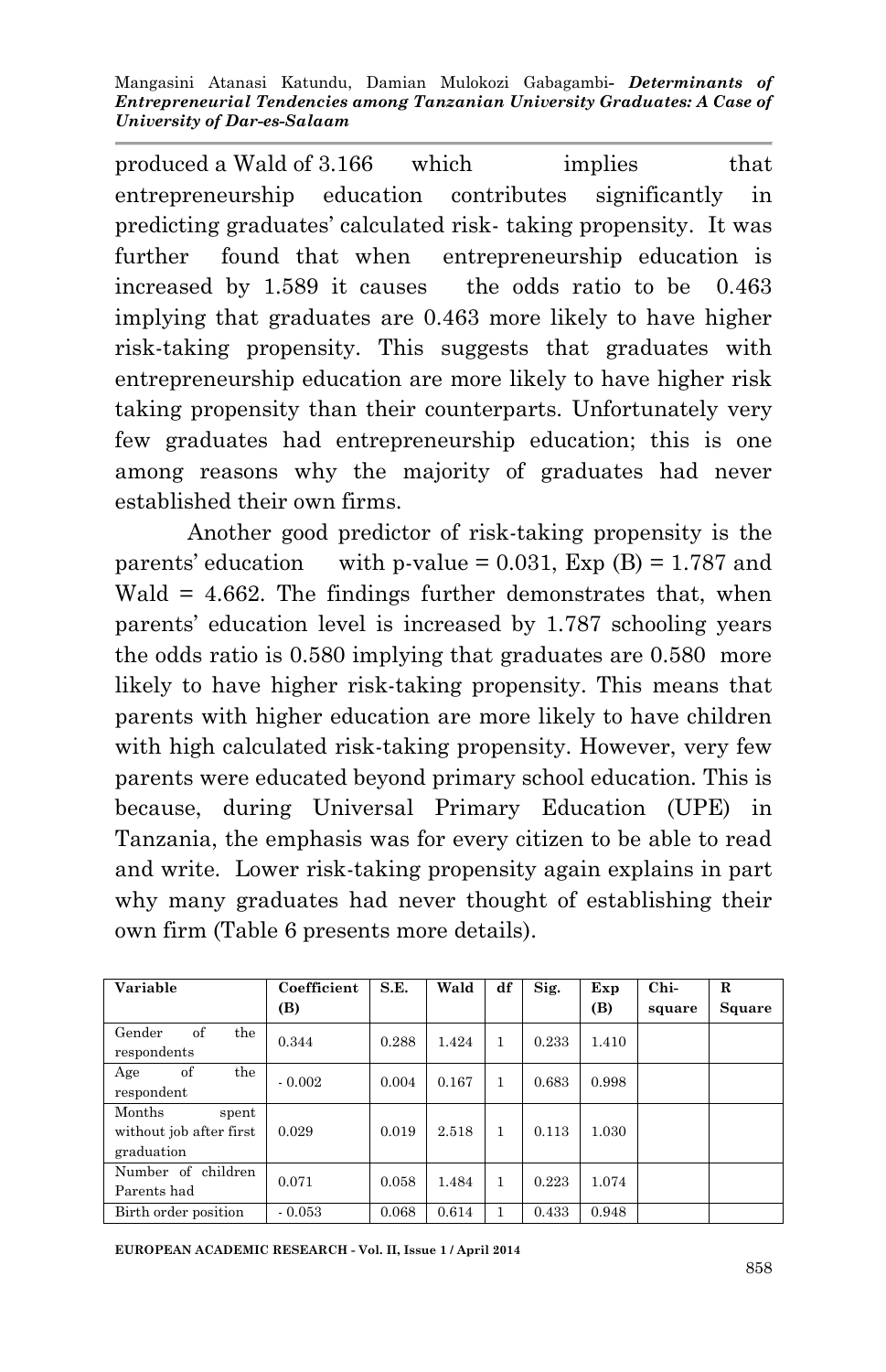Mangasini Atanasi Katundu, Damian Mulokozi Gabagambi*- Determinants of Entrepreneurial Tendencies among Tanzanian University Graduates: A Case of University of Dar-es-Salaam*

| Entrepreneurship                    |          |                      |       |              |       |       |        |       |
|-------------------------------------|----------|----------------------|-------|--------------|-------|-------|--------|-------|
|                                     | 0.463    | 0.260                | 3.166 | 1            | 0.045 | 1.589 |        |       |
| Education                           |          |                      |       |              |       |       |        |       |
| first<br>Time<br>since              |          |                      |       |              |       |       |        |       |
| graduation<br>in                    | $-0.162$ | 0.286                | 0.319 | 1            | 0.572 | 0.851 |        |       |
| months                              |          |                      |       |              |       |       |        |       |
| Ethnic origin                       | 0.257    | 0.290                | 0.785 | 1            | 0.376 | 1.293 |        |       |
| Marital status of the               |          |                      |       |              |       |       |        |       |
| respondent                          | $-0.077$ | 0.269                | 0.081 | 1            | 0.776 | 0.926 |        |       |
|                                     |          |                      |       |              |       |       |        |       |
| Degree<br>programme                 | $-0.420$ | 0.593                | 0.502 | 1            | 0.479 | 0.657 |        |       |
| studied                             |          |                      |       |              |       |       |        |       |
| Parents' education                  | 0.580    | 0.269                | 4.662 | $\mathbf{1}$ | 0.031 | 1.787 |        |       |
| Parents' occupation                 | $-0.249$ | 0.481                | 0.268 | 1            | 0.605 | 0.780 |        |       |
| Constant                            | $-1.421$ | 0.581                | 5.982 | 1            | 0.014 | 0.241 |        |       |
| Omnibus Tests of Model Coefficients |          |                      |       |              |       |       |        |       |
|                                     |          |                      |       | 13           | 0.092 |       | 20.146 |       |
| Hosmer & Lemeshow Test              |          |                      |       |              |       |       |        |       |
|                                     |          |                      |       | 8            |       |       | 10.335 |       |
|                                     |          |                      |       |              | 0.242 |       |        |       |
| -2 Log likelihood                   |          | 387.904 <sup>a</sup> |       |              |       |       |        |       |
| Cox & Snell R Square                |          |                      |       |              |       |       |        | 0.064 |
| Nagelkerke R Square                 |          |                      |       |              |       |       |        | 0.087 |

**Table 6: Results of the estimated binary logistic regression model for "calculated risk-taking"**

a. Estimation terminated at iteration number 7 because parameter estimates changed by less than 0.001

### *v). Determinants of graduates' drive and determination*

Entrepreneurship education is a good predictor of graduates' drive and determination. The model produced a statistically significant result at p-value =  $0.006$ , Exp (B) =  $2.056$ . Besides, the model produced a Wald of 7.642 signifying that entrepreneurship education contributes significantly in predicting graduates' drive and determination propensity. It was found that when entrepreneurship education is increased by 2.056 courses the odds ratio is 0.721 implying that graduates are 0.721 more likely to have higher drive and determination propensity. It can be argued that graduates who attended at least one entrepreneurship course had high drive and determination. Besides, few graduates had had an opportunity to attend entrepreneurship courses, and that is why most of them had never established their own firms.

Another important determinant of graduates' drive and determination is parents' education. The findings show that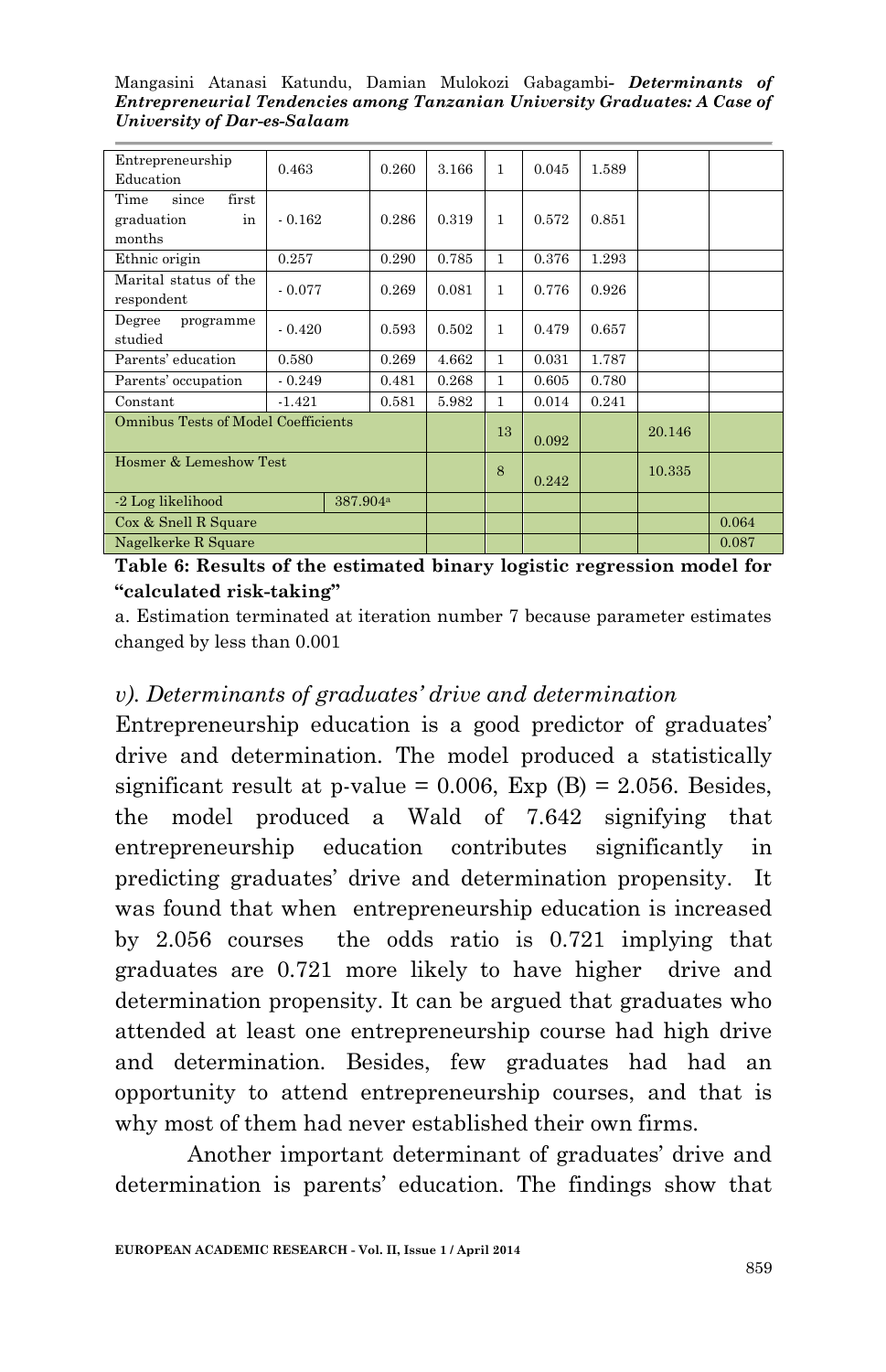parents' education significantly predicts graduates' drive and determination with p-value =  $0.040$ , Exp (B) = 1.751and Wald = 4.224. The findings further show that when parents' education level is increased by 1.751 schooling years the odds ratio is 0.560 implying that graduates are 0.560 more likely to have higher drive and determination propensity (For a detailed analysis see Table 7). Like in calculated risk-taking tendency, few parents had higher education which partly explains why most graduates in the country never considered entrepreneurship as an alternative career choice (Table 7presents details).

| Variable                                                       | Coefficient          | S.E.  | Wald  | Df           | Sig.  | Exp   | Chi-   | R      |
|----------------------------------------------------------------|----------------------|-------|-------|--------------|-------|-------|--------|--------|
|                                                                | (B)                  |       |       |              |       | (B)   | square | Square |
| $\sigma$ f<br>Gender<br>the<br>respondents                     | $-0.010$             | 0.274 | 0.001 | $\mathbf{1}$ | 0.971 | 0.990 |        |        |
| of<br>the<br>Age<br>respondent                                 | $-0.001$             | 0.003 | 0.249 | $\mathbf{1}$ | 0.618 | 0.999 |        |        |
| Months<br>spent<br>without<br>iob<br>after<br>first graduation | 0.001                | 0.002 | 0.560 | $\mathbf{1}$ | 0.454 | 1.001 |        |        |
| Number of children<br>Parents had                              | 0.075                | 0.063 | 1.415 | 1.           | 0.234 | 1.078 |        |        |
| Birth order position                                           | 0.037                | 0.066 | 0.310 | $\mathbf{1}$ | 0.577 | 1.038 |        |        |
| Entrepreneurship<br>Education                                  | 0.721                | 0.261 | 7.642 | 1            | 0.006 | 2.056 |        |        |
| first<br>Time<br>since<br>graduation<br>in<br>months           | 0.026                | 0.275 | 0.009 | $\mathbf{1}$ | 0.925 | 1.026 |        |        |
| Ethnic origin                                                  | 0.014                | 0.286 | 0.002 | $\mathbf{1}$ | 0.962 | 1.014 |        |        |
| Marital status of the<br>respondent                            | 0.082                | 0.261 | 0.099 | $\mathbf{1}$ | 0.753 | 1.086 |        |        |
| Degree<br>programme<br>studied                                 | $-0.542$             | 0.565 | 0.919 | $\mathbf{1}$ | 0.338 | 0.582 |        |        |
| Parents' education                                             | 0.560                | 0.273 | 4.224 | $\mathbf{1}$ | 0.040 | 1.751 |        |        |
| Parents' occupation                                            | 0.067                | 0.464 | 0.021 | $\mathbf{1}$ | 0.885 | 1.070 |        |        |
| Constant                                                       | $-1.022$             | 0.561 | 3.314 | 1            | 0.069 | 0.360 |        |        |
| <b>Omnibus Tests of Model Coefficients</b>                     |                      |       |       | 13           | 0.136 |       | 18.593 |        |
| Hosmer & Lemeshow Test                                         |                      |       |       | 8            | 0.628 |       | 6.176  |        |
| -2 Log likelihood                                              | 402.261 <sup>a</sup> |       |       |              |       |       |        |        |
| Cox & Snell R Square                                           |                      |       |       |              |       |       |        | 0.059  |
| Nagelkerke R Square                                            |                      |       |       |              |       |       |        | 0.079  |

**Table 7: Results of the estimated binary logistic regression model for "drive and determination"**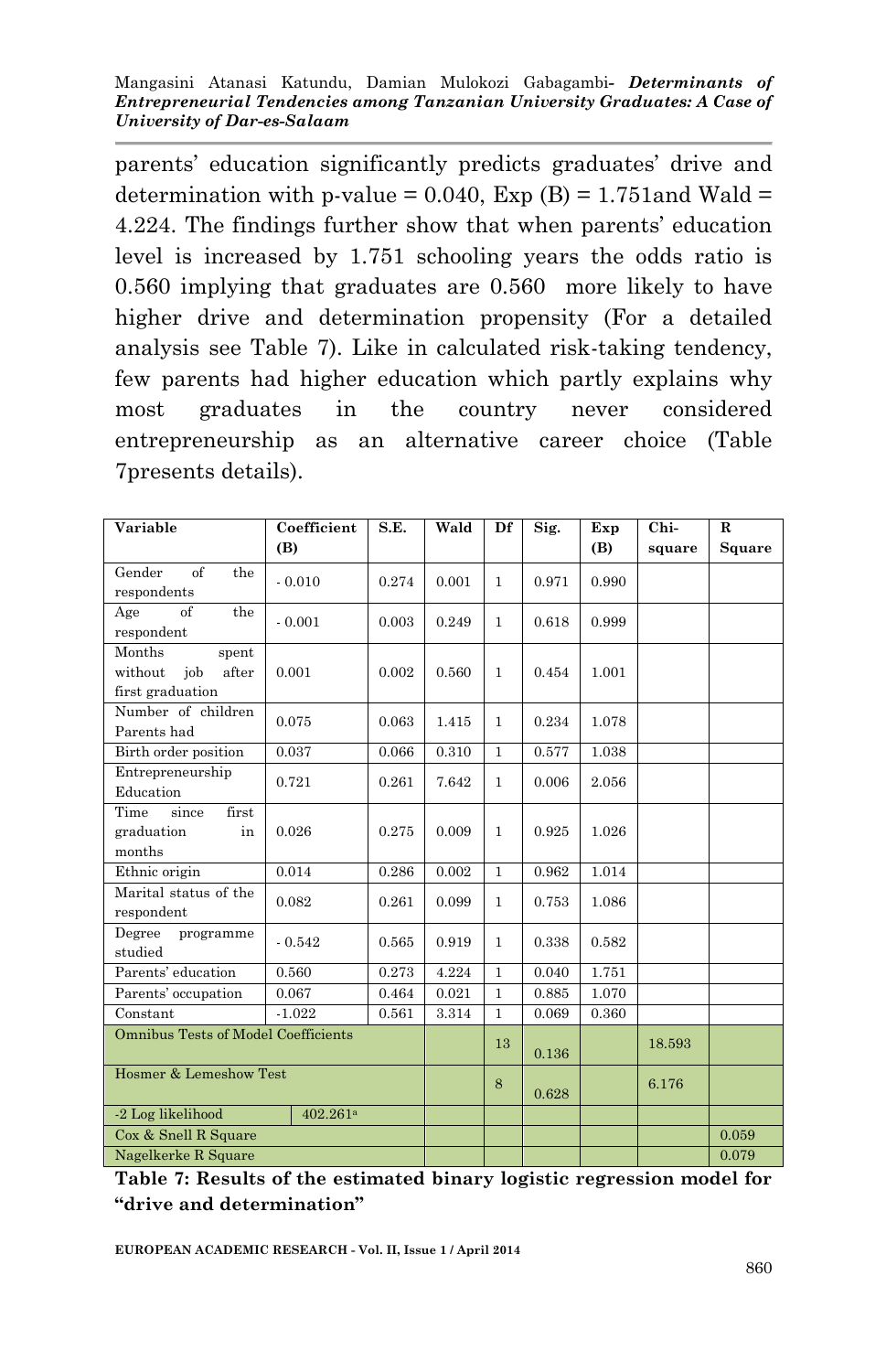a. Estimation terminated at iteration number 5 because parameter estimates changed by less than 0.001.

### **5. Conclusions and Recommendations**

This study concludes that six factors contribute in predicting entrepreneurial tendencies of the surveyed graduates. These factors are: Entrepreneurship education, parents' education level, number of children in a family, parents' occupation, age and birth order position. The study also concludes that some individual entrepreneurial determining factors such as age and birth order position cannot be changed, hence very little can be done if any to improve them. But most of the entrepreneurial determining factors in this study can be improved.

It is fair to conclude that of all the factors, entrepreneurial education played a significant role to entrepreneurship as graduates who had studied entrepreneurship courses are more likely to be interested in start-ups. This partially explains why few graduates had established their own businesses, since a small number of them had studied entrepreneurship courses. Parents' education level strongly contributed in predicting graduates' entrepreneurial tendencies. Having Parents with good education increases ones' possibility of having higher entrepreneurial tendencies. However, Very few graduates had Parents with good education level. Most of them had parents with primary education and this may to some extent explain why most graduates had opted for formal employment rather than establishing their own firms.

Moreover, demographic characteristics such as number of children in a family significantly contributed in predicting entrepreneurial tendencies of the university graduates in the country. It is further concluded that, social context plays an important role in shaping aspirations of graduates. Thus, entrepreneurship could be seen as an outcome of a social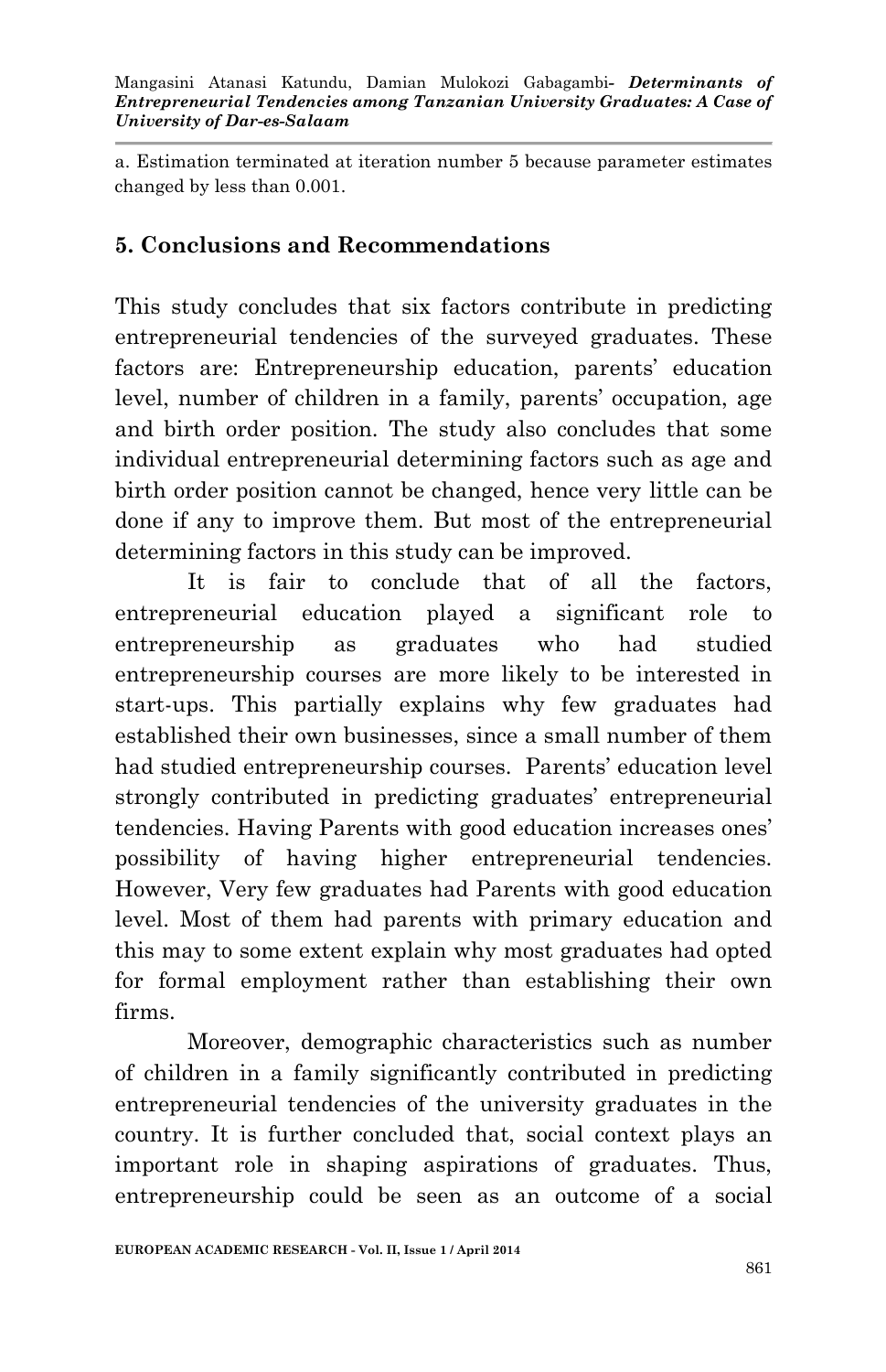influence process. Since the family is the major agent of socialization, it may be pertinent to deduce that graduates who have established their own firms and become successful are to somewhat motivated by their family status.

From these conclusions several policy implications for university educators, administrators and policy makers can be put-forward:

- i. Since entrepreneurship education has the potential of improving entrepreneurial propensity, universities and colleges in Tanzania should continue emphasizing entrepreneurial courses in their syllabus to reflect a broadening market interest in entrepreneurial education. In addition to courses focusing on preparing the future entrepreneur, institutional frameworks should be developed in order to tap and develop the talents at an early stage. This may help raise graduates' entrepreneurial tendencies and improve on self-belief and attitude towards career alternatives. Attitude towards career alternative constitutes an important part of entrepreneurship development and must be developed during one's study. Therefore, if a student is not fully aware of entrepreneurship as an alternative employment, the student will never develop a positive attitude towards it. The student will instead develop a positive attitude towards employment career alternatives with which he is very familiar.
- ii. Since education of the parent partly contributes to graduates' entrepreneurial propensity and since parents as role models influence their children's attitude towards entrepreneurship; the government is urged to continue emphasizing on adult education. A compulsory, more structured and tailor made adult education which is effective in changing parents' perception over entrepreneurship is highly required, because very few graduates had parents with reasonable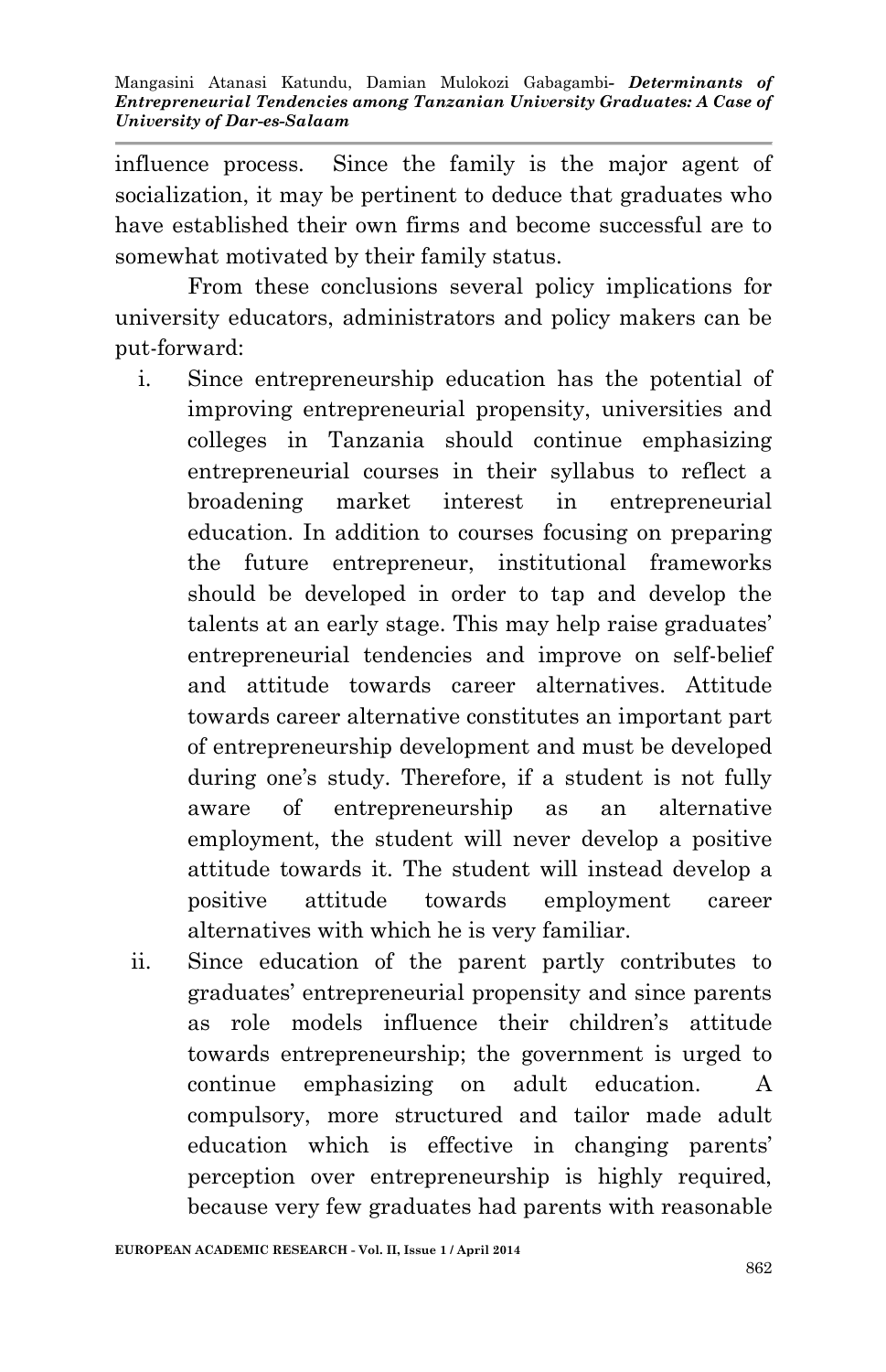education levels. It is also suggested that, the government should introduce entrepreneurship courses within the adult education curriculum.

- iii. Another policy suggestion emanating from this study relates to establishment of business incubator programmes. The suggested incubator programmes will not only support the graduates to improve their attitudes towards starting up firms but also facilitate emergence of new, technology-based firms from universities. Despite the fact that many higher learning institutions in the country have introduced entrepreneurship courses and programmes none of them has a well developed, readily functioning business incubator.
- iv. There are several issues on graduate entrepreneurship in Tanzania that call for further studies; this study draws attention to only one of them, that is, the level of risk aversion. This study did not analyse the level of risk aversion among the graduates. Hence, it will be very interesting to investigate perception of risk among the graduates in the country considering the fact that risk taking is recognized by scholars as a trait of a successful entrepreneur.
- v. Since birth order position maters sometimes, graduates are urged to join forces with their siblings, if possible in forming and owning firms. Together they can offset their "inborn or rearing weaknesses" and can build a better business.

## **BIBLIOGRAPHY:**

Aldrich, H. E. and Cliff, J. E. 2003. "The Pervasive Effects of Family on Entrepreneurship: Toward a Family Embeddedness Perspective." *Journal of Business*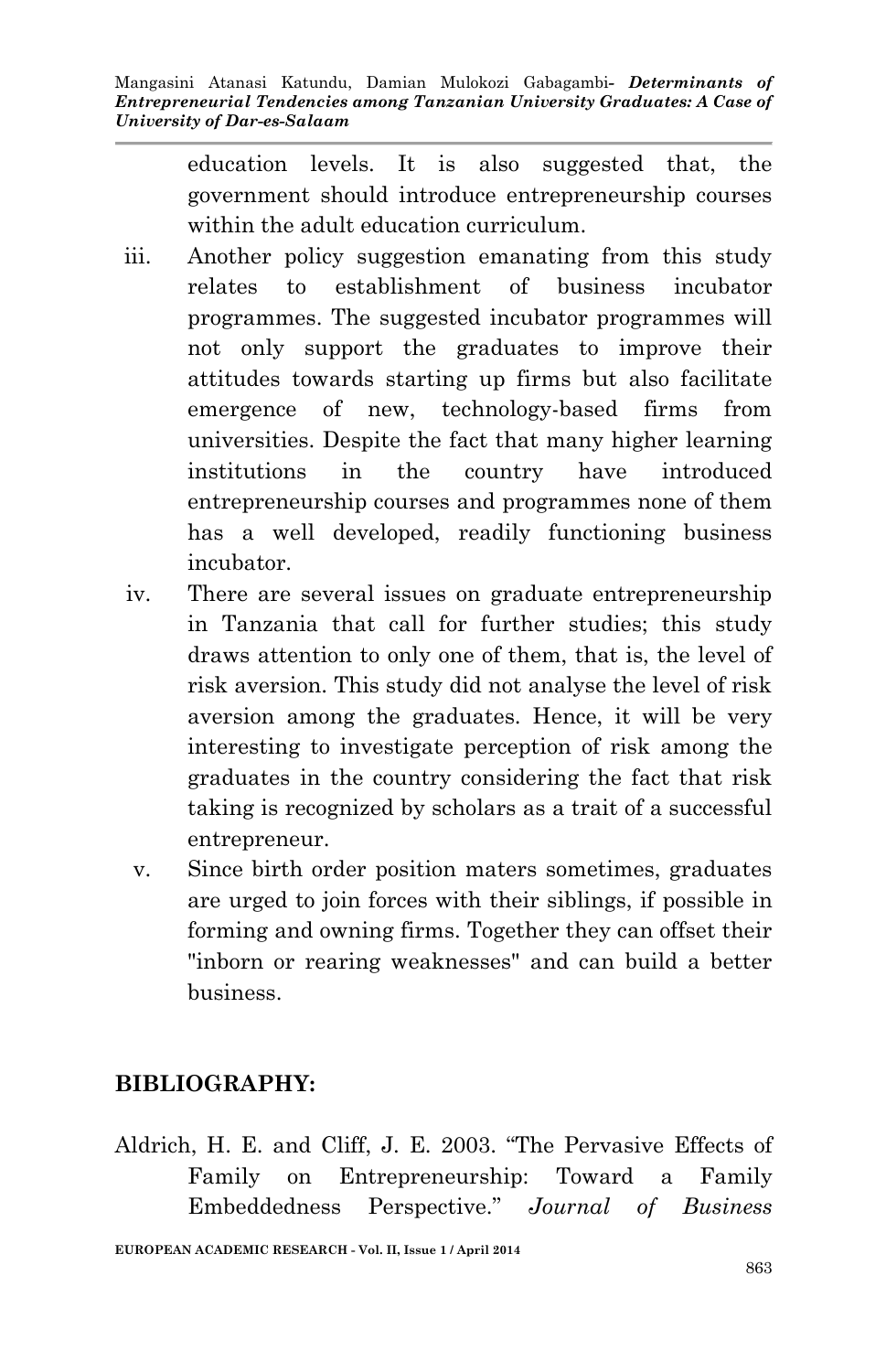*Venturing* (18): 573–596.

- Ajzen I. 2001. "Nature and Operation of Attitudes." *Annual Reviews Psychology* 52: 27–58.
- Ajzen, I. 1991. "The theory of planned behavior." *Organizational Behaviour and Human Decision Processes* 50: 179-211.
- Ajzen, I. 1987. "Attitudes, traits and actions: dispositional prediction of behaviour in personality and social psychology." *Advances in Experimental Social Psychology* 20: 1-63.
- Ajzen, I. and Fishbein, M. 1980. *Understanding Attitudes and Predicting Social Behaviour.* Englewood-Cliffs, NJ: Prentice-Hall.
- Alam, J. and Hossan, M. A. 2003. "Linking Between Franchising Networks for Entrepreneurship and Economical Development Looking for a New Model." Paper presented at the EMNet-Conference on "Economics and Management of Franchising Networks" Vienna, June 26 – 28, [www.univie.ac.at/EMNET] visited on 13/5/2011.
- Ali, S., Lu, W., and Wang, W. 2012. "Determinants of Entrepreneurial Intentions among the College Students in: China and Pakistan." *Journal of Education and Practice* 3(11): 13-21.
- Amin, M. E. 2005. *Social Science Research: Conception, Methodology and Analysis*. Kampala: Makerere University Printery.
- Austin, J.T., Yaffee, R. A., and Hinkle, D. E. 1992. "Logistic Regression for Research in Higher Education." *Higher Education: Handbook of Theory and Research* 8: 379- 410.
- Babbie, E. 1990. *Survey Research Methods.* Second Edition. Belmont, California: Wadworth Publishing Co.
- Bird, B. 1988. "Implementing Entrepreneurial Ideas: The Case for Intention." *Academy of Management Review* 13(3):

**EUROPEAN ACADEMIC RESEARCH - Vol. II, Issue 1 / April 2014**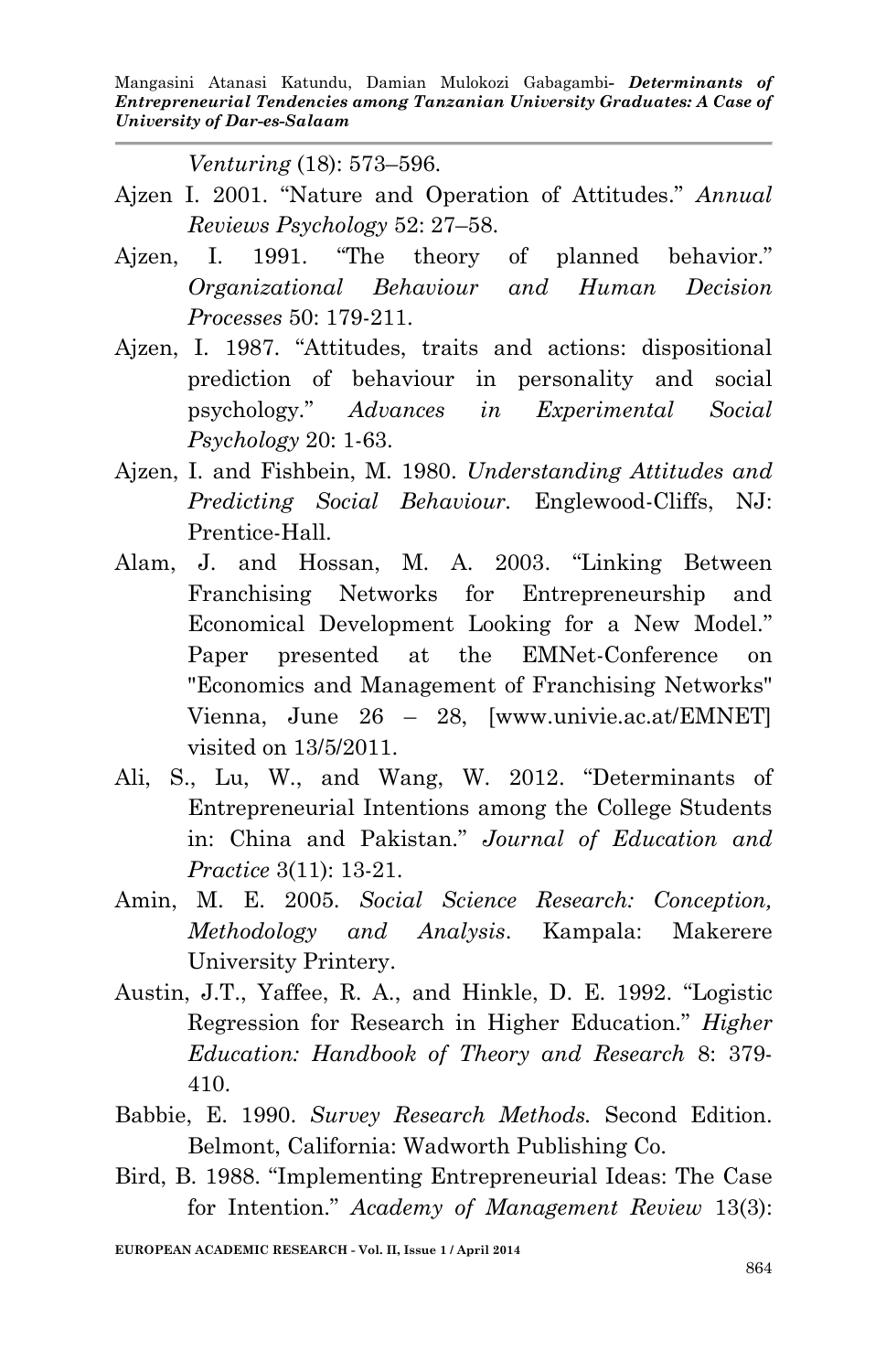442-453.

- Brockhaus, R.H. 1980. "Risk taking propensity of entrepreneur." *Academy of management journal* 23 (3): 509-520.
- Cabrera, A. F. 1994. "Logistic Regression Analysis in Higher Education, an Applied Perspective." *Higher Education: Handbook of Theory and Research*, X: 225-256.
- Chen, C. C., Greene, P. G., and Crick, A. 1998. Does Entrepreneurial Self-Efficacy Distinguish Entrepreneurs from Managers? *Journal of Business Venturing* 13 (4): 295-316.
- Chiraka, M. 2012. "Entrepreneurship Education: The Road to Sustainable Development in Tanzania, HAKIELIMU, Dar- es-Salaam." [hakielimu.org/publication download. php? En =234].
- Djankov, S., Miguel, E., Qian,Y., Roland, G., Zhuravskaya, E. 2004. "Entrepreneurship: First Results from Russia." [http://www1.worldbank.org/finance/assets/images/entre preneurshiprussia.pdf].
- Douglas, E. J. and Shepherd, D. A. 2002. "Self-Employment as a Career Choice: Attitudes, Entrepreneurial Intentions, and Utility Maximization." *Entrepreneurship: Journal of Theory and Practice* 26(3): 81-90.
- Ebeling, R. M. 2001. "Israel M. Kirzner and the Austrian Theory of Competition and Entrepreneurship." [http://www.fff.org/freedom/0801b.asp] site visited on 13/7/2011.
- Fishbein, M. and Ajzen, I. 1975. *Belief, Attitude, Intention, and Behavior: An Introduction to Theory and Research.* Reading, MA: Addison-Wesley.
- Fisher, A.A., Laing, J.E., and Townsend, J.W. 1991. *Handbook for Family Operation Research and Design*. 2nd ed. Population Council, USA, 43-46.
- Gartner, W.B. 1988. ""Who Is an Entrepreneur?" Is the Wrong Question." *Journal of Entrepreneurship Theory and*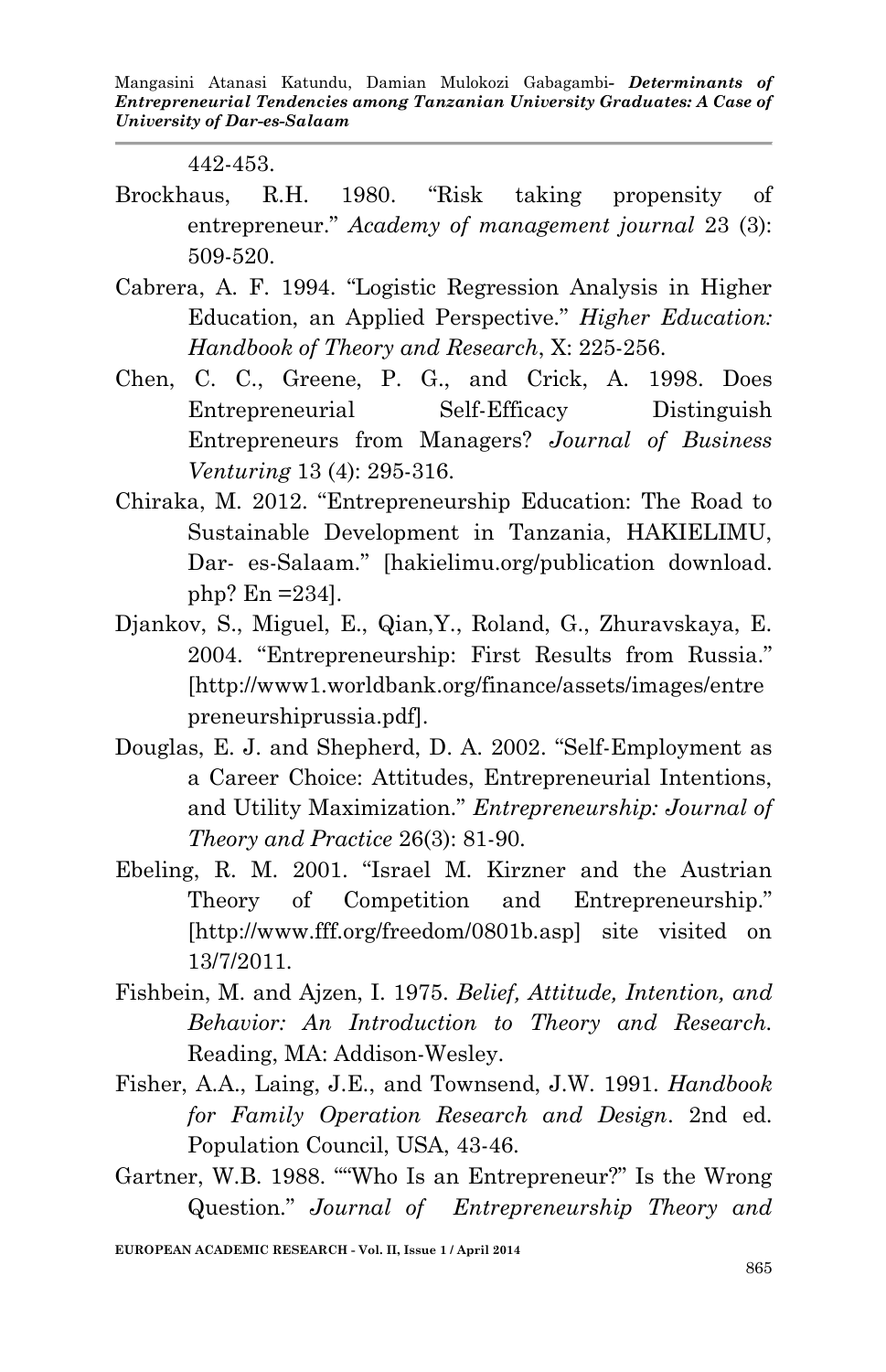*Practice* 13(4): 47-68.

- Islam, M. M. 1989. *Theories on Entrepreneurship*. University Grand Commission of Bangladesh, (English version).
- Islam, N., and Mamun, Z. M. 2000. *Entrepreneurship Development an Operational Approach*. University Press Limited, Bangladesh.
- Ismail, M. Z. 2009. "Developing Entrepreneurship Curriculum in Tertiary Education: A Study in Polytechnics, Ministry of Higher Education, Malaysia". *USASBE\_2009\_Proceedings*.[http://usasbe.org/knowledg e/proceedings/proceedingsDocs/2009/PaperID30.pdf].
- Kinunda-Rutashobya, L. and Olomi, D. R. 1999. *African Entrepreneurship and Small Business Development.* DUP (1996) LTD.
- Lindquist, M. J., Sol, J., and Van Praag, M. 2012. "Why Do Entrepreneurial Parents Have Entrepreneurial Children?" IZA DP No. 6740. [http://www1.fee.uva.nl /pp/bin/ 1292 fulltext.pdf].
- Mahadea, D. 2013. "Entrepreneurship in Motion: Towards an Interdisciplinary and an Eclectic Perspective." *Southern Africa Journal of Entrepreneurship and Small Business Management* 6: 21-38.
- Maina, R.W. 2011. "Determinants of Entrepreneurial Intentions among Kenyan College Graduates." *KCA Journal of Business Management* 3 (2): 1-18.
- Mazzarol, T. 2007. "Awakening the Entrepreneur: An Examination of Entrepreneurial Orientation among MBA Students." Paper presented at the EFMD 37th Entrepreneurship, Innovation and Small Business (EISB) Annual Conference, 13-14 September 2007, Ljubljana, Slovenia.
- McClelland, D.C. 1961. *The Achieving Society*. Princeton: D. Van Nostrand Co.
- Mukyanuzi, F. 2003. "Where has all the Education Gone in Tanzania? Employment Outcomes among Secondary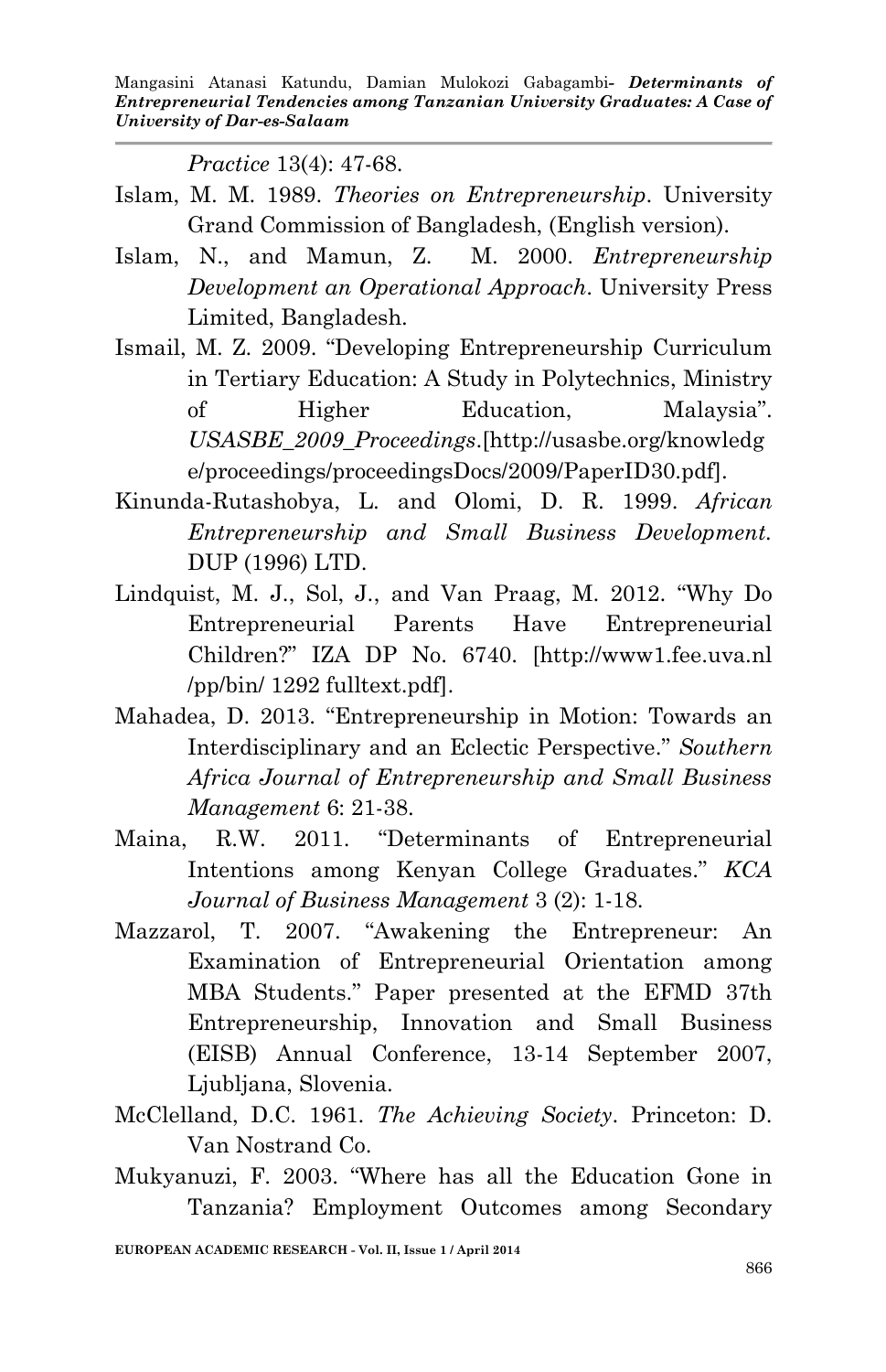School and University Leavers." The Institute of Development Studies at the University of Sussex. [http://www.eldis.org/vfile/upload/1/ document/ 0708/ DOC1 5037.pdf]

- Nabi, G. and Holden, R. 2008. "Graduate Entrepreneurship: Intentions, Education and Training." *Education + Training* 50(7): 545-551.
- Ngowi, H. P. 2009. "Economic Development and Change in Tanzania since Independence: The political Leadership Factor." *African Journal of Political Science and International Relations* 3 (4): 259-267.
- Nieman, G, Hough, J., and Nieuwenhuizen, C. 2003. *Entrepreneurship: A Southern African Perspective*. Pretoria: Van Schaik Publishers.
- Nulty, D. D. 2008. "The adequacy of response rates to online and paper surveys: what can be done?" *Assessment & Evaluation in High Education* 33(3): 301–314.
- O'Connell, A. A. 2005. "Logistic Regression Models for Ordinal Response Variables." *Quantitative applications in the social sciences* 146. Thousand Oaks, CA: Sage Publications.
- Okun, M. A., Benin, M. and Brandt-Williams, A. 1996. "Stay in College: Moderators of the Relation Between Intention and Institutional Departure." *Journal of Higher Education* 67: 577-596.
- Olomi, R. D. 2009. *African Entrepreneurship and Small Business Development, Context and Process.* Otme Company Limited, Dar-es-Salaam.
- Olufunso, F. O. 2010. "Graduate Entrepreneurial Inclination in South Africa: Motivations and Obstacles." *International Journal of Business and Management* 5 (9): 87-98.
- O'Neill, R. C., Terblanché, N. S. and Keyter, L. 1999. *Creative Entrepreneurship.* Cape Town: Kagiso Tertiary.
- Peng, C.J. and So, T.H. 2002. "Logistic Regression Analysis and Reporting: A primer." *Understanding Statistics* 1(1): 31-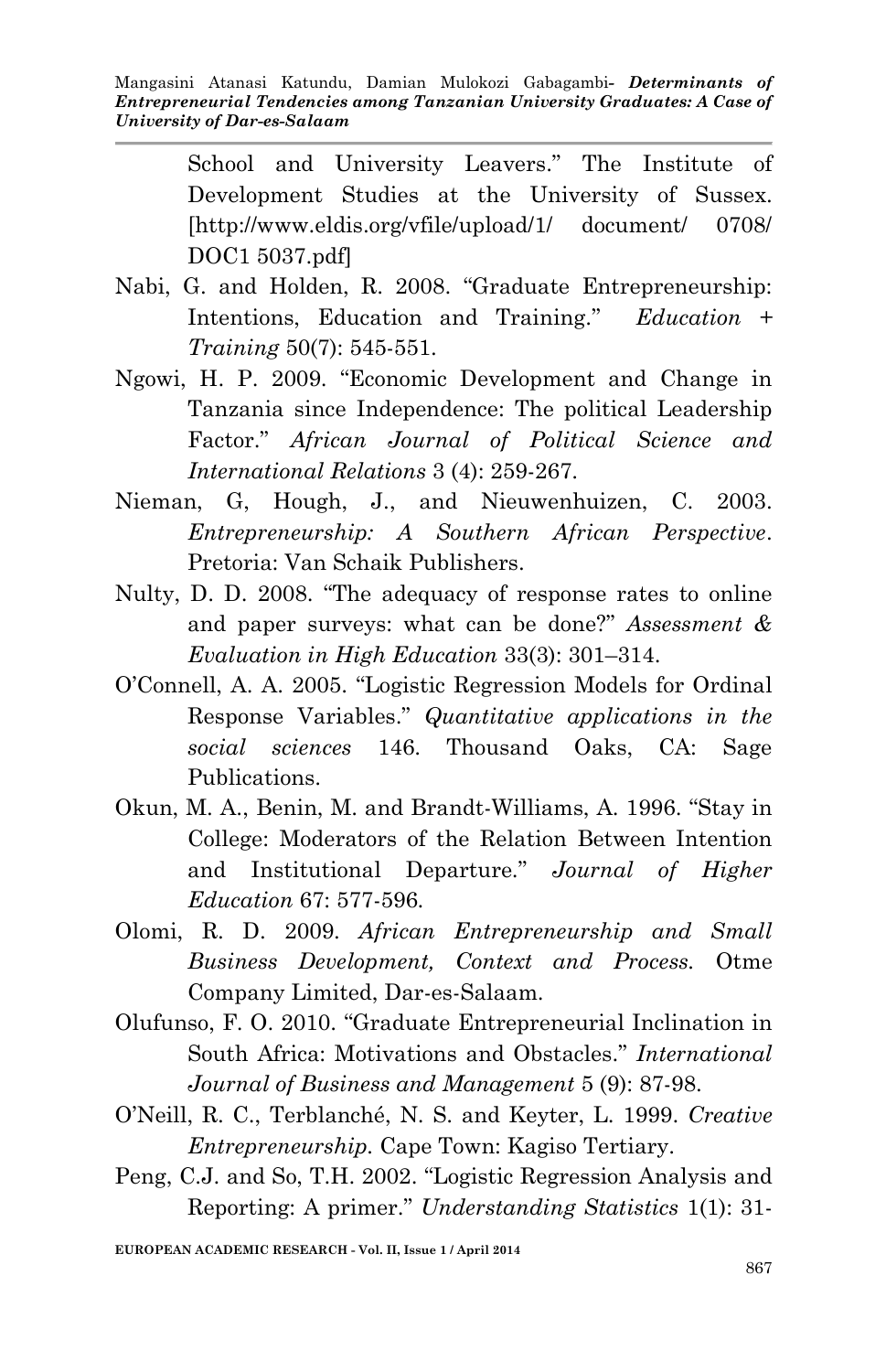70.

- Ramsoedh, V. 2013. *Determinants and Propensity of Entrepreneurship in Developing Countries. Can We Distinguish Entrepreneurial Traits Among The Very Poor?* A Master Thesis submitted to the Erasmus School of Economics, Erasmus University Rotterdam.
- Rasli, A., Khan, S. R., Malekifar, S., and Jabeen, S. 2013. "Factors Affecting Entrepreneurial InclinationAmong Graduate Students of Universiti Teknologi Malaysia." *International Journal of Business and Social Science* 4(2): 182-188.
- Ressi, A. 2011. "Is There A Peak Age for Entrepreneurship?" [http://techcrunch.com/2011/05/ 28/peak-ageentrepreneurship/].
- Rweyemamu, J. 1979. "The History and Institutional Setting of Tanzanian Industry." In *Papers on the Political Economy of Tanzania*, edited by K. Kim. London: Heinemann.
- Saha, G. 2011. "Applying Logistic Regression Model to the Examination Results Data." *Journal of Reliability and Statistical Studies* 4(2): 105-117.
- Shapero, A. 1982. "Social dimensions of entrepreneurship." In *The Encyclopaedia of Entrepreneurship,* edited by C. Kent, D. Sexton, and K. Vesper, 72-90. Englewood Cliffs, NJ: Prentice-Hall.
- Siyanbola, W. O, Afolabi, O.O., Jesuleye, O.A., Egbetokun, A.A, Dada, A. D., Aderemi, H. O., Sanni, M., and Razak, M. 2009. "Determinants of entrepreneurial propensity of Nigerian undergraduates: an empirical assessment." Munich Personal RePEc Archive (MPRA) Paper No. 35797 available online at [http://mpra.ub.unimuenchen.de/35797/].
- Smith, K. and Beasley, M. 2011. "Graduate Entrepreneurs: Intentions, Barriers and Solutions." *Education + Training* 53 (8/9): 722-740.
- St. John, E. P., Paulsen, M. B., and Starkey, J. B. 1996. "The